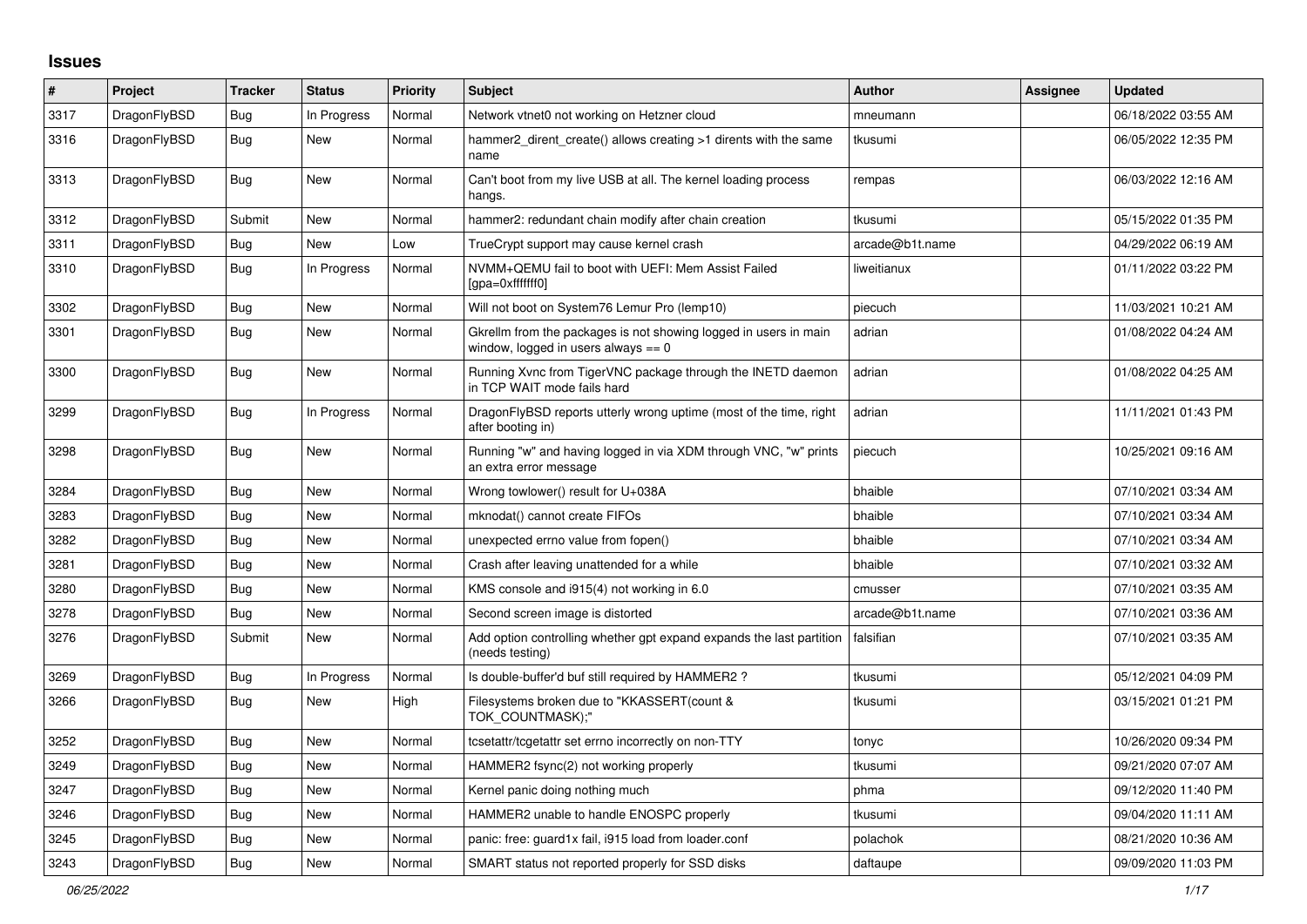| $\vert$ # | Project      | <b>Tracker</b> | <b>Status</b> | <b>Priority</b> | Subject                                                                                                                                                     | <b>Author</b>     | <b>Assignee</b> | <b>Updated</b>      |
|-----------|--------------|----------------|---------------|-----------------|-------------------------------------------------------------------------------------------------------------------------------------------------------------|-------------------|-----------------|---------------------|
| 3240      | DragonFlyBSD | Bug            | New           | High            | compile error because of openssl with /usr/dports/security/rhash for<br>mysql 8 install                                                                     | UlasSAYGIN        |                 | 06/04/2020 08:05 AM |
| 3239      | DragonFlyBSD | Bug            | <b>New</b>    | Normal          | unable to SIGKILL glitched emacs                                                                                                                            | piecuch           |                 | 05/26/2020 03:30 AM |
| 3238      | DragonFlyBSD | Bug            | <b>New</b>    | Normal          | race conditions when printing from vkernel console                                                                                                          | piecuch           |                 | 05/19/2020 02:50 PM |
| 3235      | DragonFlyBSD | <b>Bug</b>     | <b>New</b>    | Normal          | Kernel panic in devfs_vnops.c                                                                                                                               | mneumann          |                 | 04/28/2020 07:00 AM |
| 3231      | DragonFlyBSD | <b>Bug</b>     | New           | Normal          | wifi drops on 5.8                                                                                                                                           | tse               |                 | 04/06/2020 05:08 AM |
| 3228      | DragonFlyBSD | Bug            | <b>New</b>    | Low             | pfi kif unref: state refcount $\leq$ 0 in dmesg                                                                                                             | justin            |                 | 03/05/2021 06:39 AM |
| 3227      | DragonFlyBSD | Submit         | New           | Normal          | Add HAMMER2 instructions in the installation medium README                                                                                                  | daftaupe          |                 | 03/26/2020 03:34 PM |
| 3226      | DragonFlyBSD | Bug            | <b>New</b>    | Normal          | Xorg freezes in vm: thread stuck in "objtrm1"                                                                                                               | peeter            |                 | 04/08/2020 02:10 AM |
| 3225      | DragonFlyBSD | Bug            | <b>New</b>    | Normal          | nfsd freeze when using gemu                                                                                                                                 | tse               |                 | 03/17/2020 11:52 AM |
| 3224      | DragonFlyBSD | <b>Bug</b>     | <b>New</b>    | Normal          | Kernel panic when trying to ping6                                                                                                                           | zhtw              |                 | 03/08/2020 08:55 AM |
| 3222      | DragonFlyBSD | Bug            | <b>New</b>    | Normal          | gcc - undefined reference to '__atomic_load' (missing libatomic?)                                                                                           | mneumann          |                 | 02/08/2020 02:45 AM |
| 3219      | DragonFlyBSD | <b>Bug</b>     | New           | Normal          | x11/xorg port can not be build                                                                                                                              | <b>UlasSAYGIN</b> |                 | 03/31/2020 08:57 AM |
| 3218      | DragonFlyBSD | Bug            | New           | Normal          | Kernel panics are not sent to comconsole when booted over EFI                                                                                               | mqudsi            |                 | 12/02/2019 08:52 PM |
| 3217      | DragonFlyBSD | <b>Bug</b>     | <b>New</b>    | Normal          | rescue tools: make install fails if rescue folder doesn't exist                                                                                             | t dfbsd           |                 | 11/27/2019 08:16 PM |
| 3215      | DragonFlyBSD | <b>Bug</b>     | New           | Normal          | Hang in tcdrain(3) after write(3)                                                                                                                           | noloader          |                 | 11/25/2019 03:08 PM |
| 3209      | DragonFlyBSD | Bug            | New           | Normal          | svc has some minor bugs                                                                                                                                     | arcade@b1t.name   |                 | 10/24/2019 09:08 AM |
| 3208      | DragonFlyBSD | Bug            | <b>New</b>    | Normal          | Crash related to nfsd                                                                                                                                       | tse               |                 | 06/11/2020 05:52 AM |
| 3206      | DragonFlyBSD | Submit         | New           | Normal          | update psm/kbd to FreeBSD 12.0 code                                                                                                                         | htse              |                 | 10/05/2019 03:49 PM |
| 3201      | DragonFlyBSD | Submit         | <b>New</b>    | Normal          | Fixes make search display                                                                                                                                   | htse              |                 | 08/20/2021 04:02 PM |
| 3199      | DragonFlyBSD | <b>Bug</b>     | New           | Normal          | PFS label not found panic                                                                                                                                   | tse               |                 | 08/21/2019 03:51 AM |
| 3197      | DragonFlyBSD | Bug            | <b>New</b>    | Normal          | DragonFly upgrades                                                                                                                                          | tse               |                 | 04/18/2020 04:18 PM |
| 3196      | DragonFlyBSD | <b>Bug</b>     | <b>New</b>    | Normal          | test issue after redmine upgrade (2)                                                                                                                        | tuxillo           |                 | 07/05/2019 04:33 AM |
| 3194      | DragonFlyBSD | <b>Bug</b>     | New           | High            | Hammer kernel crash on mirror-stream of PFS after upgrade<br>(assertion "cursor->flags &<br>HAMMER_CURSOR_ITERATE_CHECK" failed in<br>hammer_btree_iterate) | Anonymous         |                 | 06/29/2019 01:32 PM |
| 3189      | DragonFlyBSD | Bug            | <b>New</b>    | Normal          | Allow DragonFly Mail Agent to accept an alternate config via<br>command line switch                                                                         | iang              |                 | 08/16/2021 12:42 AM |
| 3184      | DragonFlyBSD | Bug            | New           | Normal          | tsleep(9) return value when PCATCH specified                                                                                                                | tkusumi           |                 | 04/03/2019 06:49 AM |
| 3170      | DragonFlyBSD | Bug            | New           | Normal          | repeatable nfsd crash                                                                                                                                       | tse               |                 | 06/11/2020 05:52 AM |
| 3165      | DragonFlyBSD | Bug            | New           | Normal          | Looping at boot time                                                                                                                                        | gop               |                 | 12/28/2018 01:04 PM |
| 3157      | DragonFlyBSD | <b>Bug</b>     | New           | Normal          | TP-Link UE300 not working in 5.2-RELEASE                                                                                                                    | tuxillo           |                 | 11/15/2018 02:08 PM |
| 3152      | DragonFlyBSD | <b>Bug</b>     | Feedback      | Normal          | Console's size in ttyv0 and single user mode is sticking to 80x25,<br>while ttyv1 can make use of the whole screen                                          | overtime          |                 | 02/24/2019 01:08 AM |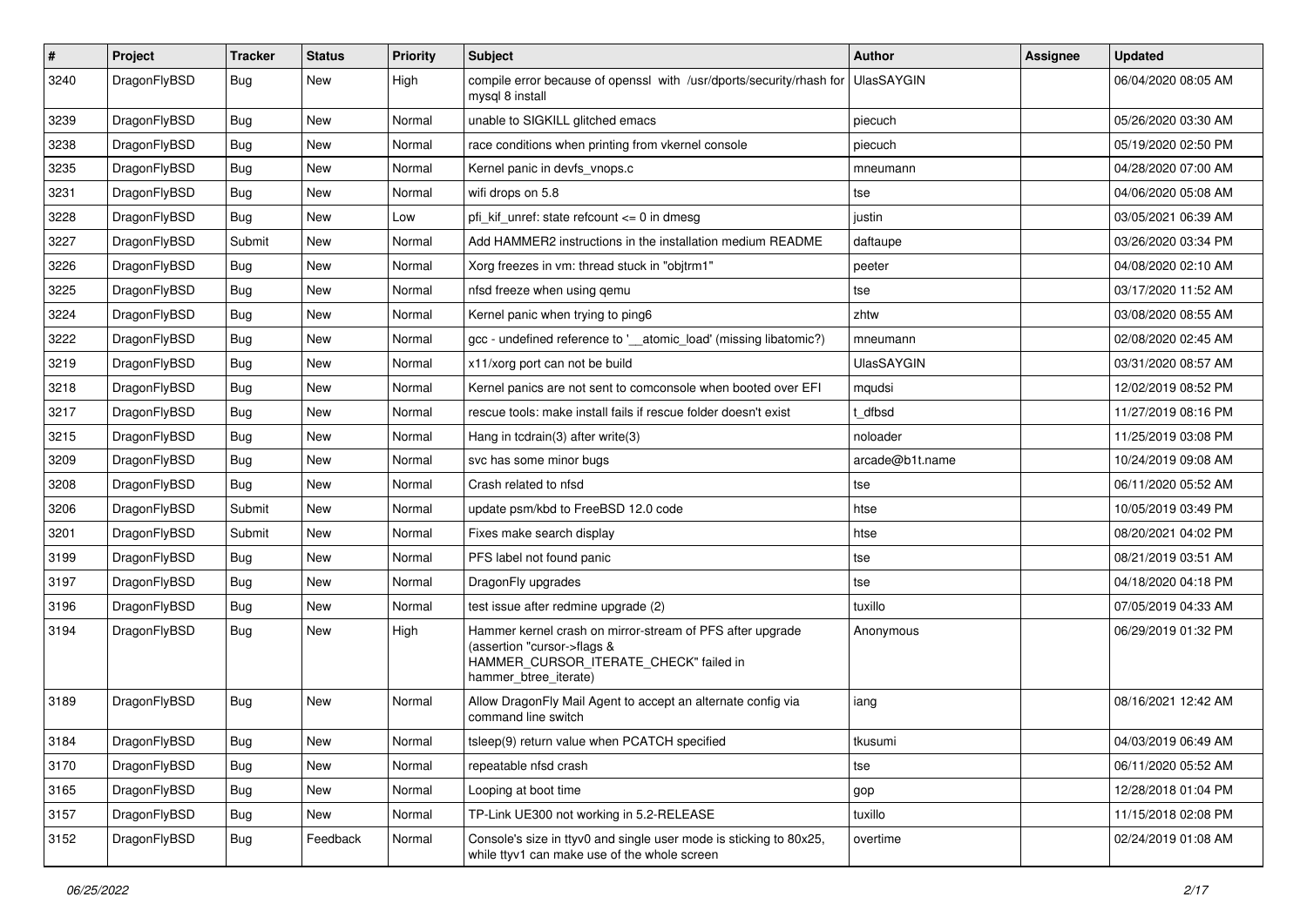| $\sharp$ | Project      | <b>Tracker</b> | <b>Status</b> | <b>Priority</b> | <b>Subject</b>                                                                                          | Author                 | <b>Assignee</b> | <b>Updated</b>      |
|----------|--------------|----------------|---------------|-----------------|---------------------------------------------------------------------------------------------------------|------------------------|-----------------|---------------------|
| 3147     | DragonFlyBSD | Submit         | New           | Normal          | Enable headless installation                                                                            | ddegroot               |                 | 10/09/2018 01:25 PM |
| 3143     | DragonFlyBSD | Bug            | <b>New</b>    | Normal          | assertion "0" failed in hammer2_inode_xop_chain_sync                                                    | cbin                   |                 | 07/18/2018 12:50 PM |
| 3142     | DragonFlyBSD | Submit         | New           | Normal          | lib/libdmsg: Unbreak using new API EVP_CIPHER_CTX_new()                                                 | tkusumi                |                 | 07/08/2018 04:18 AM |
| 3141     | DragonFlyBSD | Bug            | New           | Normal          | dhclient blocks boot process                                                                            | rowo                   |                 | 12/16/2018 11:01 AM |
| 3139     | DragonFlyBSD | Bug            | <b>New</b>    | Normal          | USB Mouse Does Not Work in DragonflyBSD guest on VirtualBox                                             | chiguy1256             |                 | 06/24/2018 10:14 PM |
| 3135     | DragonFlyBSD | Submit         | New           | Normal          | Add EVFILT_RECV and EVFILT_SEND                                                                         | tautolog               |                 | 05/25/2018 09:59 PM |
| 3134     | DragonFlyBSD | Bug            | New           | Normal          | RFC 3021 (/31 networks) appear to be unsupported                                                        | jailbird               |                 | 05/16/2018 11:03 PM |
| 3132     | DragonFlyBSD | Bug            | <b>New</b>    | Low             | unifdef mined                                                                                           | bcallah                |                 | 04/26/2018 08:34 PM |
| 3129     | DragonFlyBSD | Bug            | New           | High            | Kernel panic with 5.2.0 on A2SDi-4C-HLN4F                                                               | stateless              |                 | 04/24/2018 12:50 AM |
| 3124     | DragonFlyBSD | Bug            | <b>New</b>    | High            | DragonFlyBSD 5.0.2 with Hammer2 with UEFI install doesn't boot                                          | wiesl                  |                 | 06/18/2019 05:07 AM |
| 3120     | DragonFlyBSD | Bug            | New           | Normal          | Intel AC 8260 firmware does not load                                                                    | Vintodrimmer           |                 | 08/28/2018 03:30 AM |
| 3117     | DragonFlyBSD | Bug            | <b>New</b>    | Normal          | Problem with colours if "intel" video-driver used                                                       | dpostolov              |                 | 01/07/2018 11:35 PM |
| 3116     | DragonFlyBSD | Bug            | New           | Normal          | da0 detects on very big volume if to _remove_usb install stick and<br>reboot on Intel NUC5PPYH          | dpostolov              |                 | 01/07/2018 09:40 PM |
| 3113     | DragonFlyBSD | Bug            | In Progress   | Urgent          | Booting vKernel fails due being out of swap space                                                       | tcullen                |                 | 05/11/2021 04:14 AM |
| 3111     | DragonFlyBSD | Bug            | In Progress   | High            | Mouse lags every second heavily under X11                                                               | mneumann               |                 | 12/12/2017 09:46 PM |
| 3110     | DragonFlyBSD | Bug            | <b>New</b>    | Normal          | crash with ipfw3 under load                                                                             | bnegre82               |                 | 12/09/2017 06:22 AM |
| 3107     | DragonFlyBSD | Bug            | New           | Low             | ACPI interrupt storm when loading i915 on Lenovo T460                                                   | oyvinht                |                 | 07/15/2020 07:01 AM |
| 3101     | DragonFlyBSD | Bug            | New           | Low             | PFI CGI install not working in dragonflybsd 5.0.1 USB install                                           | bnegre82               |                 | 05/11/2021 04:14 AM |
| 3076     | DragonFlyBSD | Bug            | <b>New</b>    | Normal          | sys/dev/netif/ig_hal/e1000_ich8lan.c:1594: sanity checking mixup?                                       | dcb                    |                 | 10/11/2017 01:58 AM |
| 3052     | DragonFlyBSD | Bug            | New           | Normal          | panic DragonFly v4.8.1-RELEASE by mounting a malformed NTFS<br>image [64.000]                           | open.source@ribose.com |                 | 08/14/2017 03:22 AM |
| 3051     | DragonFlyBSD | <b>Bug</b>     | New           | Normal          | panic DragonFly v4.8.1-RELEASE by mounting a malformed NTFS<br>image [12.000]                           | open.source@ribose.com |                 | 08/14/2017 03:20 AM |
| 3049     | DragonFlyBSD | Bug            | New           | Normal          | panic DragonFly v4.8.1-RELEASE by mounting a malformed<br>msdosfs image [12.128]                        | open.source@ribose.com |                 | 08/14/2017 02:53 AM |
| 3047     | DragonFlyBSD | Bug            | <b>New</b>    | Normal          | HAMMER critical write error                                                                             | samuel                 |                 | 06/19/2019 09:50 AM |
| 3041     | DragonFlyBSD | Submit         | <b>New</b>    | Normal          | firmware: Remove embedding of multiple images in one module.                                            | Anonymous              |                 | 12/25/2020 02:15 AM |
| 3036     | DragonFlyBSD | Bug            | New           | Normal          | panic in icmp_redirect_start() ASSERT_IN_NETISR(0)                                                      | tautolog               |                 | 05/11/2017 07:27 PM |
| 3035     | DragonFlyBSD | <b>Bug</b>     | New           | Normal          | panic: assertion "cpu >= 0 && cpu < ncpus" failed in netisr_cpuport<br>at /usr/src/sys/net/netisr2.h:87 | masu                   |                 | 05/11/2017 01:24 AM |
| 3029     | DragonFlyBSD | <b>Bug</b>     | New           | Normal          | Running DflyBSD 4.8 on FreeBSD bhyve as a guest                                                         | iron                   |                 | 05/13/2022 04:33 AM |
| 3025     | DragonFlyBSD | <b>Bug</b>     | <b>New</b>    | Normal          | sys/dev/powermng/powernow/powernow.c:284: bad comparison?                                               | dcb                    |                 | 09/23/2017 07:45 AM |
| 3024     | DragonFlyBSD | <b>Bug</b>     | New           | Low             | sys/dev/netif/wi/if_wi.c:1090]: (style) Redundant condition                                             | dcb                    |                 | 04/11/2017 11:56 AM |
| 3022     | DragonFlyBSD | <b>Bug</b>     | New           | Normal          | sys/dev/netif/ath/ath/if_ath.c:2142: strange bitmask?                                                   | dcb                    |                 | 04/11/2017 11:49 AM |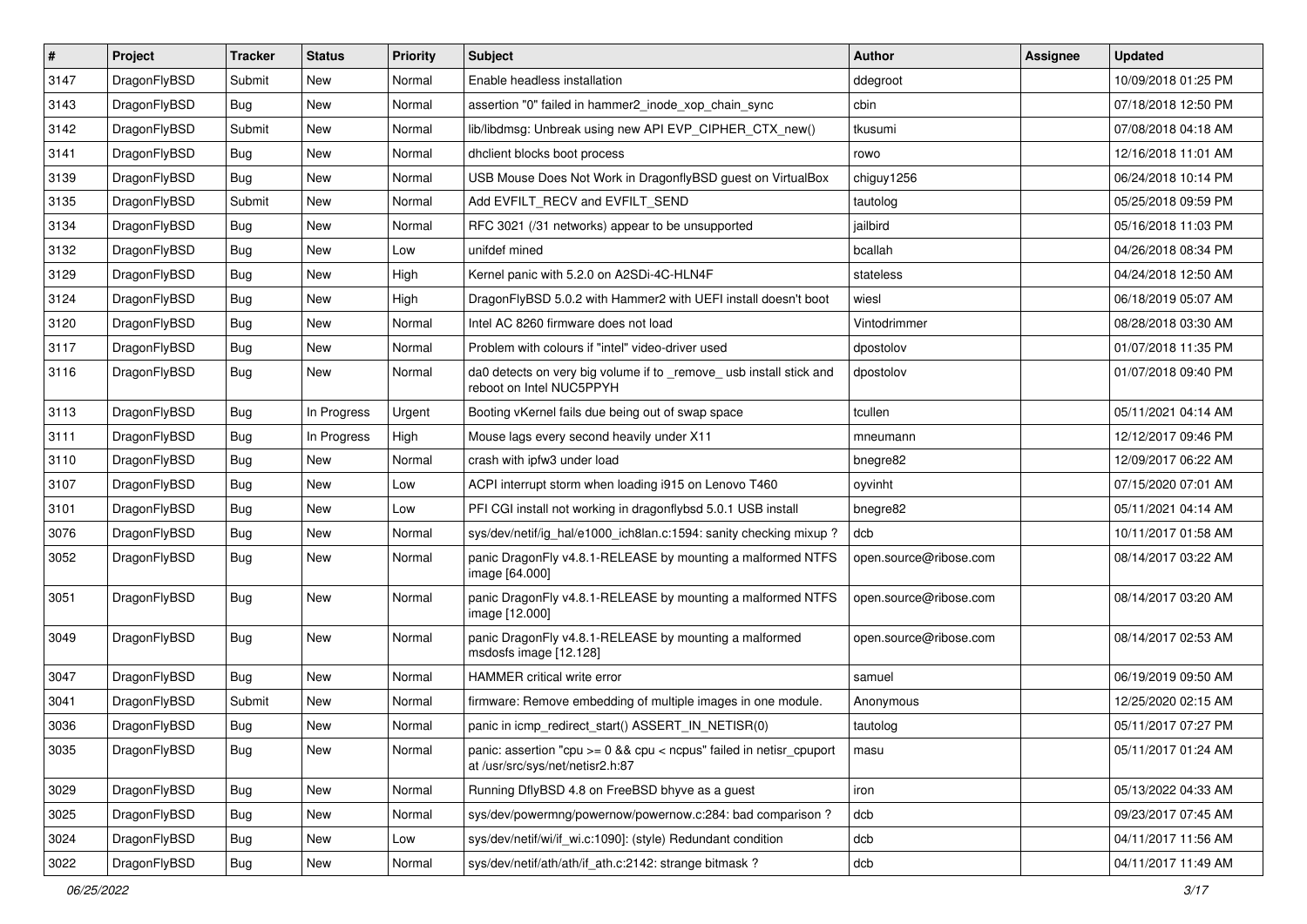| $\pmb{\#}$ | Project      | <b>Tracker</b> | <b>Status</b> | <b>Priority</b> | <b>Subject</b>                                                                                         | Author          | <b>Assignee</b> | <b>Updated</b>      |
|------------|--------------|----------------|---------------|-----------------|--------------------------------------------------------------------------------------------------------|-----------------|-----------------|---------------------|
| 3021       | DragonFlyBSD | Bug            | In Progress   | Normal          | sys/dev/drm/i915/i915_gem_stolen.c:115]: (error) Signed integer<br>overflow for expression '65535<<20' | dcb             |                 | 04/11/2017 12:46 PM |
| 3018       | DragonFlyBSD | <b>Bug</b>     | <b>New</b>    | Normal          | sys/bus/u4b/wlan/if_run.c:5464]: (style) Redundant condition                                           | dcb             |                 | 04/11/2017 11:26 AM |
| 3011       | DragonFlyBSD | Bug            | In Progress   | Normal          | dragonfly/sys/dev/netif/re/re.c: suspicious code?                                                      | dcb             |                 | 07/29/2017 01:26 AM |
| 3006       | DragonFlyBSD | Bug            | New           | Normal          | boot0cfg: panic in kern_udev.c in function _udev_dict_set_cstr when<br>installing in VirtualBox        | MichiGreat      |                 | 04/01/2017 02:22 PM |
| 2994       | DragonFlyBSD | Bug            | <b>New</b>    | Normal          | Intermittent boot hangs after git: hammer - HAMMER Version 7                                           | davshao         |                 | 03/30/2017 02:06 PM |
| 2972       | DragonFlyBSD | Bug            | <b>New</b>    | Normal          | ipfw3 "deny to me" does not work correctly                                                             | mneumann        |                 | 12/27/2016 12:11 PM |
| 2970       | DragonFlyBSD | Bug            | New           | Normal          | kernel 4.7: "Is -I" causes panic on UDF filesystem: "bgetvp -<br>overlapping buffer"                   | peeter          |                 | 12/21/2016 02:46 AM |
| 2958       | DragonFlyBSD | <b>Bug</b>     | Feedback      | Normal          | Hammer FS dies during pruning after massive write load                                                 | neilb           |                 | 10/11/2016 04:20 AM |
| 2957       | DragonFlyBSD | Bug            | Feedback      | Normal          | swapoff -a followed by swapon -a doesn't give your swap back                                           | neilb           |                 | 10/09/2016 04:17 AM |
| 2936       | DragonFlyBSD | Bug            | <b>New</b>    | Normal          | loader.efi crashes while loading kernel                                                                | spaceille       |                 | 08/20/2016 06:17 AM |
| 2933       | DragonFlyBSD | Submit         | New           | Normal          | Remove unix domain socket support from cat(1)                                                          | sevan           |                 | 08/01/2016 08:10 PM |
| 2931       | DragonFlyBSD | Bug            | New           | Low             | 'gdb' of 'vkernel' unable to print backtrace                                                           | tofergus        |                 | 07/26/2016 01:51 PM |
| 2930       | DragonFlyBSD | Bug            | New           | High            | 'objcache' causes panic during 'nfs_readdir'                                                           | tofergus        |                 | 07/26/2016 01:09 PM |
| 2924       | DragonFlyBSD | Bug            | New           | Normal          | cat -v fails to tag characters in extended table with M- prefix with<br>some locales                   | sevan           |                 | 07/11/2016 07:18 AM |
| 2921       | DragonFlyBSD | Submit         | <b>New</b>    | Normal          | Allow moused to accept userland mouse events                                                           | tautolog        |                 | 05/11/2021 04:08 AM |
| 2917       | DragonFlyBSD | Bug            | New           | Normal          | da8: reading primary partition table: error accessing offset<br>000000000000 for 512                   | liweitianux     |                 | 05/11/2021 08:43 PM |
| 2915       | DragonFlyBSD | <b>Bug</b>     | <b>New</b>    | High            | Hammer mirror-copy problem                                                                             | dfbsd           |                 | 08/25/2016 05:28 AM |
| 2898       | DragonFlyBSD | Bug            | <b>New</b>    | Normal          | <b>HAMMER</b> panic                                                                                    | pavalos         |                 | 11/03/2018 07:05 AM |
| 2892       | DragonFlyBSD | Bug            | New           | Normal          | swap pager:indefinite wait bufferf error                                                               | lhmwzy          |                 | 02/21/2016 10:32 PM |
| 2891       | DragonFlyBSD | Bug            | <b>New</b>    | Normal          | Kernel panic in IEEE802.11 related code                                                                | shamaz          |                 | 05/29/2016 05:49 PM |
| 2890       | DragonFlyBSD | Bug            | <b>New</b>    | Normal          | not able to boot usb installer on Toshiba Chromebook 2                                                 | johnnywhishbone |                 | 02/22/2016 03:42 AM |
| 2887       | DragonFlyBSD | Bug            | New           | Low             | Missing extattr_namespace_to_string and<br>extattr_string_to_namespace functions                       | rubenk          |                 | 02/06/2016 05:09 AM |
| 2886       | DragonFlyBSD | <b>Bug</b>     | <b>New</b>    | Normal          | dragonfly mail agent: sending a testmail causes high system load                                       | worf            |                 | 02/05/2016 05:53 AM |
| 2882       | DragonFlyBSD | Bug            | New           | Low             | bridge sends packets from individual interfaces                                                        | arcade@b1t.name |                 | 01/09/2016 12:43 PM |
| 2881       | DragonFlyBSD | Bug            | New           | Normal          | Pulseaudio hangs/resets system when starting X11                                                       | mneumann        |                 | 01/09/2016 03:08 AM |
| 2878       | DragonFlyBSD | <b>Bug</b>     | New           | Low             | [fix] CCVER problem when using clang and cpu extensions<br>(intrinsics)                                | arcade@b1t.name |                 | 06/24/2016 04:25 AM |
| 2877       | DragonFlyBSD | Bug            | New           | Low             | sed fails when working with UTF-8 locale and non-UTF symbols                                           | arcade@b1t.name |                 | 12/30/2015 11:20 AM |
| 2874       | DragonFlyBSD | <b>Bug</b>     | New           | Normal          | make world DESTDIR=/emptydir fails                                                                     | pascii          |                 | 12/25/2015 07:04 AM |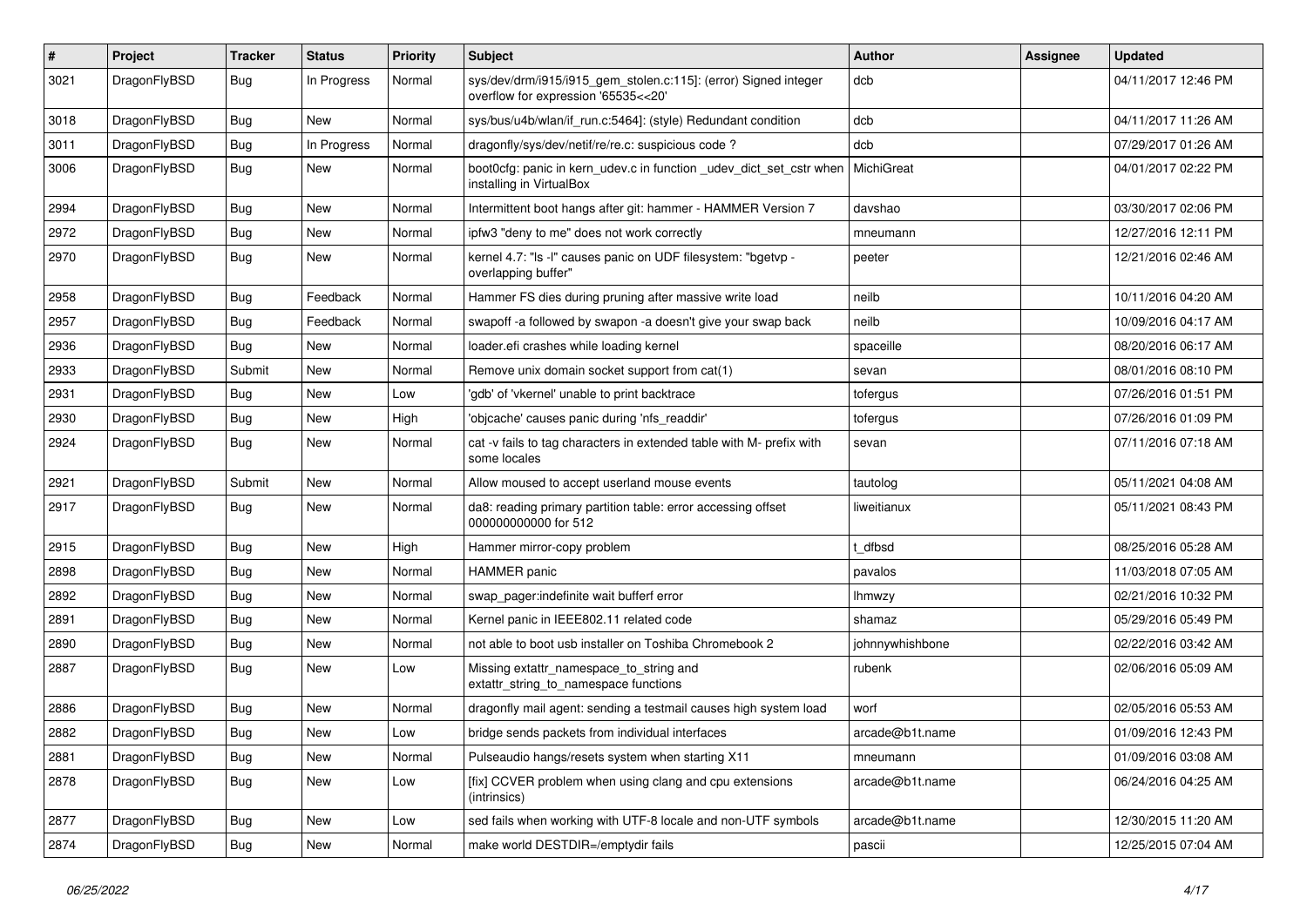| $\sharp$ | Project      | <b>Tracker</b> | <b>Status</b> | <b>Priority</b> | Subject                                                                                                              | Author           | <b>Assignee</b> | <b>Updated</b>      |
|----------|--------------|----------------|---------------|-----------------|----------------------------------------------------------------------------------------------------------------------|------------------|-----------------|---------------------|
| 2863     | DragonFlyBSD | <b>Bug</b>     | <b>New</b>    | Normal          | HAMMER synch tid is zero                                                                                             | shamaz           |                 | 12/12/2015 11:24 PM |
| 2859     | DragonFlyBSD | <b>Bug</b>     | <b>New</b>    | Low             | Installer configuration menu always highlights "Select timezone", no<br>matter which step was last completed.        | cgag             |                 | 12/02/2015 01:54 PM |
| 2858     | DragonFlyBSD | Bug            | <b>New</b>    | Low             | Installer "Local or UTC" question should have "No" selected by<br>default.                                           | cgag             |                 | 12/02/2015 01:18 PM |
| 2857     | DragonFlyBSD | Bug            | New           | Normal          | hammer stalls via bitcoin-qt                                                                                         | tkusumi          |                 | 11/30/2015 06:52 AM |
| 2852     | DragonFlyBSD | Bug            | New           | Normal          | Hammer File System - hangs on undo during system boot / mount -<br>will not recover on DragonFlyBSD newer than 3.6.0 | abale            |                 | 05/11/2021 04:07 AM |
| 2840     | DragonFlyBSD | Bug            | <b>New</b>    | Normal          | wrong voltage is reported                                                                                            | yellowrabbit2010 |                 | 09/11/2015 06:09 PM |
| 2835     | DragonFlyBSD | Bug            | New           | Normal          | /usr/include/c++/5.0/bits/c++locale.h likes<br>POSIX_C_SOURCE>=200809                                                | davshao          |                 | 11/18/2015 03:40 AM |
| 2820     | DragonFlyBSD | Bug            | <b>New</b>    | Normal          | TP-Link USB Wi-Fi adapter cannot be reattached to the system                                                         | shamaz           |                 | 05/22/2015 09:45 PM |
| 2816     | DragonFlyBSD | Bug            | <b>New</b>    | Normal          | A multitasking process being debugged can get stuck                                                                  | phma             |                 | 05/19/2015 03:57 AM |
| 2812     | DragonFlyBSD | Bug            | New           | Normal          | Panic on Intel DE3815TYKHE                                                                                           | tmorp            |                 | 05/14/2015 03:14 PM |
| 2809     | DragonFlyBSD | Bug            | <b>New</b>    | Normal          | hammer mirror-stream                                                                                                 | masu             |                 | 04/10/2015 12:33 AM |
| 2808     | DragonFlyBSD | Bug            | New           | Normal          | X freeze by switching between X and VT - results in black screen                                                     | lukesky333       |                 | 05/11/2021 03:55 AM |
| 2806     | DragonFlyBSD | Bug            | New           | Normal          | failed to configure a link-local address on ath0 (errno = 22)                                                        | Chingyuan        |                 | 05/25/2021 01:00 AM |
| 2803     | DragonFlyBSD | Bug            | <b>New</b>    | Normal          | HAMMER: Warning: UNDO area too small!                                                                                | ftigeot          |                 | 03/11/2015 03:42 PM |
| 2802     | DragonFlyBSD | Bug            | New           | Normal          | USB Wifi urtwn0 crash from cd boot                                                                                   | opvalues         |                 | 03/10/2015 01:07 AM |
| 2799     | DragonFlyBSD | Bug            | New           | Normal          | Fatal trap 12 caused by moused(8) -p /dev/cual0                                                                      | opvalues         |                 | 03/04/2015 11:01 PM |
| 2797     | DragonFlyBSD | Bug            | In Progress   | Low             | vkernels with & without machdep.pmap_mmu_optimize                                                                    | yellowrabbit2010 |                 | 11/27/2021 08:06 AM |
| 2790     | DragonFlyBSD | Submit         | <b>New</b>    | Low             | filedesc softrefs increment code factoring                                                                           | dclink           |                 | 02/21/2015 04:00 AM |
| 2788     | DragonFlyBSD | Bug            | New           | Normal          | ioctl GSLICEINFO: Not working for vnode slice                                                                        | mneumann         |                 | 02/12/2015 07:49 AM |
| 2738     | DragonFlyBSD | Bug            | <b>New</b>    | Normal          | Hammer: Strange behavior when trying to recover old version of<br>moved file                                         | roland           |                 | 11/20/2014 08:02 AM |
| 2736     | DragonFlyBSD | Bug            | New           | High            | kernel panics on acpi_timer_probe function                                                                           | cnb              |                 | 05/11/2021 03:55 AM |
| 2735     | DragonFlyBSD | <b>Bug</b>     | New           | Urgent          | iwn panics SYSSASSERT                                                                                                | cnb              |                 | 05/11/2021 03:55 AM |
| 2731     | DragonFlyBSD | <b>Bug</b>     | In Progress   | Normal          | Screen full of random colors when starting Xorg with Intel Haswell<br>HD Graphics P4600                              | jkatzmaier       |                 | 11/12/2014 04:08 PM |
| 2712     | DragonFlyBSD | Bug            | <b>New</b>    | Normal          | connect(2) returns EINVAL when retrying after ECONNREFUSED                                                           | jorisgio         |                 | 08/14/2014 05:31 PM |
| 2708     | DragonFlyBSD | <b>Bug</b>     | New           | Normal          | unable to send TCP nor UDP on age(4) interface                                                                       | dermiste         |                 | 05/11/2021 03:54 AM |
| 2688     | DragonFlyBSD | <b>Bug</b>     | New           | Normal          | 67613368bdda7 Fix wrong checks for U4B presence Asrock Z77M<br>difficulty detecting USB keyboard                     | davshao          |                 | 06/28/2014 07:08 PM |
| 2687     | DragonFlyBSD | <b>Bug</b>     | <b>New</b>    | Normal          | natacontrol software RAID in installer                                                                               | csmelosky        |                 | 06/22/2014 12:03 PM |
| 2680     | DragonFlyBSD | <b>Bug</b>     | New           | Low             | boot0cfg update makes box unbootable                                                                                 | herrgard         |                 | 06/10/2014 06:02 AM |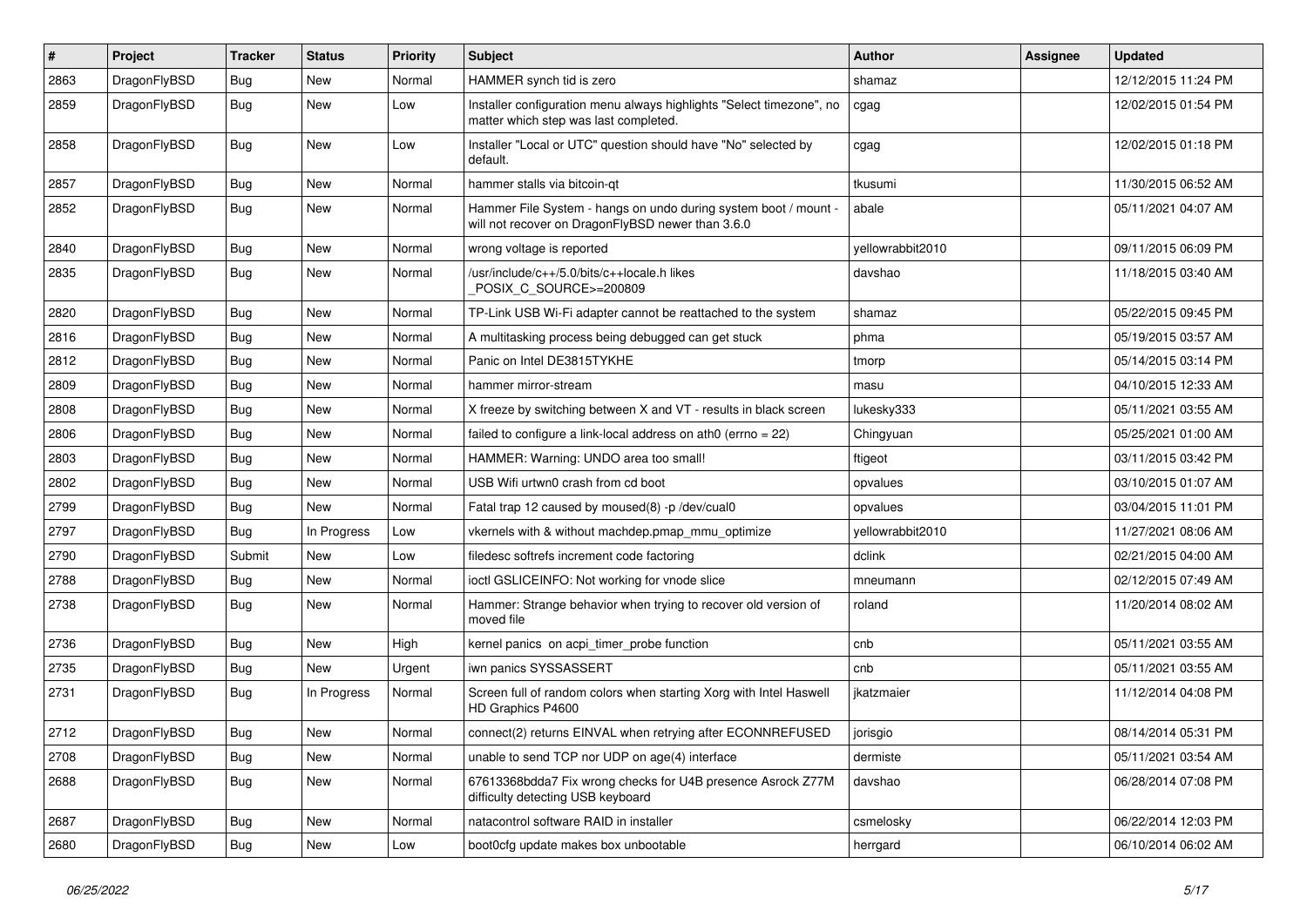| $\vert$ # | Project      | <b>Tracker</b> | <b>Status</b> | <b>Priority</b> | Subject                                                                                                   | Author            | Assignee | <b>Updated</b>      |
|-----------|--------------|----------------|---------------|-----------------|-----------------------------------------------------------------------------------------------------------|-------------------|----------|---------------------|
| 2675      | DragonFlyBSD | Bug            | <b>New</b>    | Low             | Ultimate N WiFi Link 5300 get iwn_intr: fatal firmware error on 5GHz                                      | revuwa            |          | 05/11/2021 04:07 AM |
| 2674      | DragonFlyBSD | <b>Bug</b>     | <b>New</b>    | Normal          | <b>GPT Support</b>                                                                                        | ftigeot           |          | 12/28/2015 02:54 PM |
| 2657      | DragonFlyBSD | <b>Bug</b>     | New           | High            | Needs acl to migrate our servers                                                                          | ferney            |          | 03/31/2014 11:37 AM |
| 2652      | DragonFlyBSD | Bug            | New           | Normal          | 189a0ff3761b47  ix: Implement MSI-X support locks up Lenovo<br>S10 Intel Atom n270                        | davshao           |          | 05/14/2014 01:55 AM |
| 2647      | DragonFlyBSD | <b>Bug</b>     | New           | Normal          | HAMMER panic on 3.6.0                                                                                     | tuxillo           |          | 05/11/2021 03:54 AM |
| 2645      | DragonFlyBSD | Bug            | <b>New</b>    | Normal          | panic with dsched fq and ioprio                                                                           | jyoung15          |          | 02/20/2014 07:29 AM |
| 2644      | DragonFlyBSD | <b>Bug</b>     | Feedback      | Normal          | 3.6.0-REL trap 9 on boot                                                                                  | memmerto          |          | 11/27/2021 08:08 AM |
| 2641      | DragonFlyBSD | Bug            | New           | Normal          | Panic when loading natapci as module                                                                      | tuxillo           |          | 05/11/2021 03:54 AM |
| 2638      | DragonFlyBSD | <b>Bug</b>     | Feedback      | High            | Fix machdep.pmap_mmu_optimize                                                                             | tuxillo           |          | 05/11/2021 04:07 AM |
| 2636      | DragonFlyBSD | <b>Bug</b>     | Feedback      | Low             | Add -x flag to iostat (a la solaris)                                                                      | tuxillo           |          | 05/11/2021 04:07 AM |
| 2631      | DragonFlyBSD | Bug            | In Progress   | Low             | Verify library versioning current with full package build and switch it<br>on (after publishing packages) | tuxillo           |          | 05/11/2021 04:06 AM |
| 2630      | DragonFlyBSD | Bug            | New           | Normal          | Bring in latest iconv fixes from FreeBSD10 as well as csmapper<br>updates                                 | tuxillo           |          | 05/11/2021 03:54 AM |
| 2629      | DragonFlyBSD | Bug            | New           | Normal          | Replace gcc44 with llvm34, clang34, and libc++                                                            | tuxillo           |          | 06/02/2014 02:30 PM |
| 2626      | DragonFlyBSD | Bug            | New           | Normal          | iwn driver drops with error: "firmware error 'iwn_intr: fatal firmware<br>error""                         | rodyaj            |          | 01/09/2014 05:50 AM |
| 2622      | DragonFlyBSD | Bug            | <b>New</b>    | Normal          | VAIO FIT15E fn keys support                                                                               | nonsolosoft       |          | 12/31/2013 01:31 AM |
| 2621      | DragonFlyBSD | <b>Bug</b>     | <b>New</b>    | Normal          | core dump using cdrom                                                                                     | nonsolosoft       |          | 12/27/2013 12:43 AM |
| 2620      | DragonFlyBSD | Bug            | <b>New</b>    | Normal          | moused problem                                                                                            | FilippoMo         |          | 12/20/2013 10:32 AM |
| 2619      | DragonFlyBSD | <b>Bug</b>     | New           | Normal          | DragonFly 3.6 can't be installed on a 6TB volume                                                          | ftigeot           |          | 02/23/2014 11:55 PM |
| 2618      | DragonFlyBSD | <b>Bug</b>     | <b>New</b>    | Normal          | mouse problem on RELEASE-3_6_0                                                                            | FilippoMo         |          | 12/20/2013 03:26 AM |
| 2617      | DragonFlyBSD | <b>Bug</b>     | Feedback      | Normal          | Possible issue with wireless mouse on 3.6 release                                                         | FilippoMo         |          | 01/14/2015 03:42 PM |
| 2611      | DragonFlyBSD | Bug            | <b>New</b>    | Normal          | Change in IP address results in network not working                                                       | phma              |          | 12/05/2013 07:55 PM |
| 2609      | DragonFlyBSD | Bug            | New           | Normal          | master: panic: assertion<br>"LWKT_TOKEN_HELD_ANY(vm_object_token(object))" failed in<br>swp_pager_lookup  | thomas.nikolajsen |          | 11/28/2013 11:36 AM |
| 2604      | DragonFlyBSD | <b>Bug</b>     | <b>New</b>    | Normal          | dell laptop does not boot with LATEST                                                                     | isenmann          |          | 11/20/2013 02:07 AM |
| 2598      | DragonFlyBSD | Bug            | New           | Normal          | i386 via USB Booting                                                                                      | mbzadegan         |          | 10/21/2013 02:28 AM |
| 2595      | DragonFlyBSD | <b>Bug</b>     | New           | Normal          | DragonFly 3.4.3 crashes on SUN Blade X6250 with Qlogic ISP 2432<br>FC card                                | Turvamies         |          | 10/07/2013 11:53 AM |
| 2587      | DragonFlyBSD | <b>Bug</b>     | New           | Normal          | SATA DVD writer not detected by DragonFly                                                                 | srussell          |          | 09/04/2020 08:55 AM |
| 2586      | DragonFlyBSD | <b>Bug</b>     | New           | Normal          | pf: "modulate" state seems problematic                                                                    | srussell          |          | 09/25/2013 07:36 PM |
| 2569      | DragonFlyBSD | <b>Bug</b>     | New           | Normal          | ctime NFS                                                                                                 | ferney            |          | 08/11/2013 04:35 AM |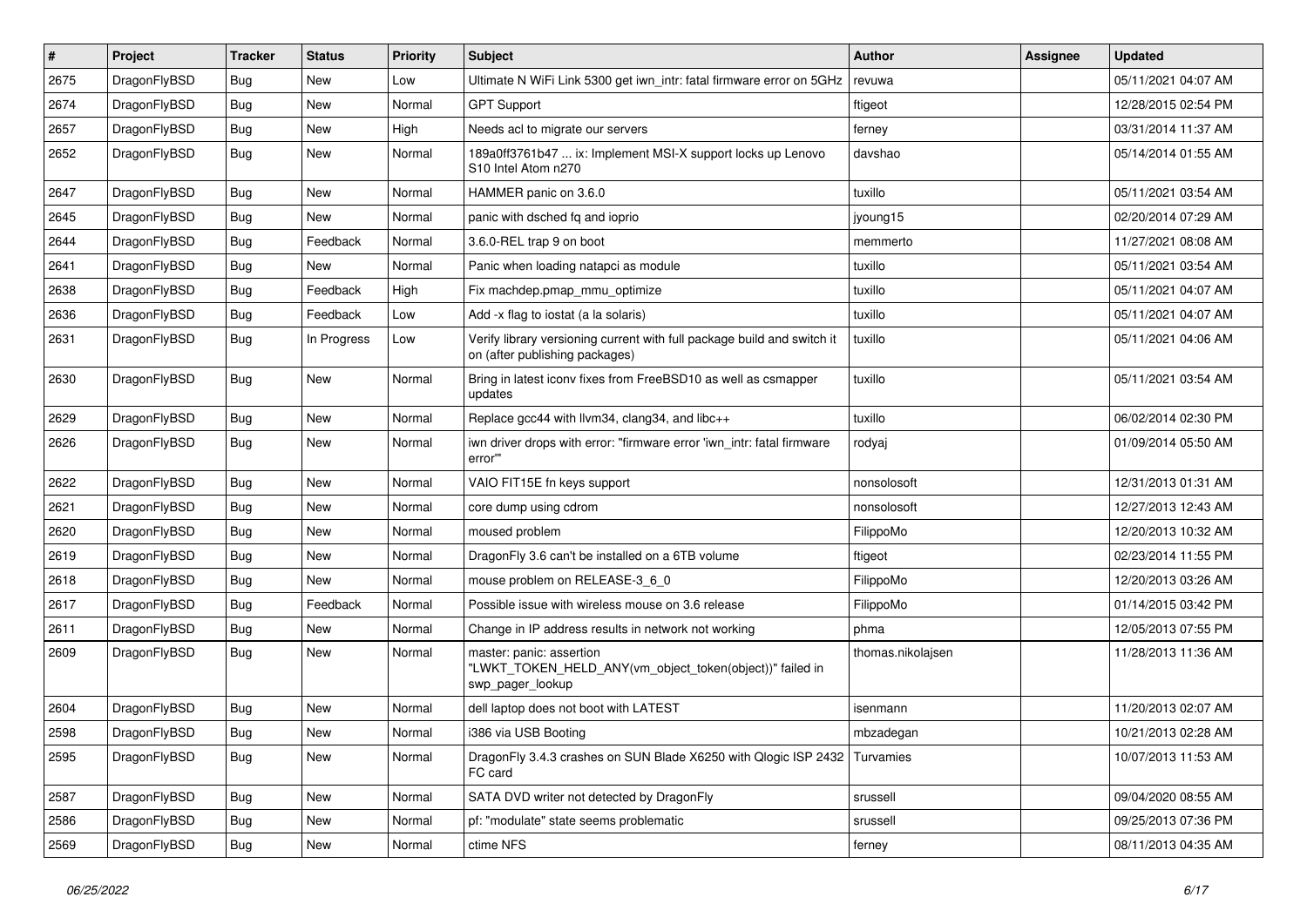| $\sharp$ | Project      | <b>Tracker</b> | <b>Status</b> | <b>Priority</b> | Subject                                                                                                                      | Author            | Assignee | <b>Updated</b>      |
|----------|--------------|----------------|---------------|-----------------|------------------------------------------------------------------------------------------------------------------------------|-------------------|----------|---------------------|
| 2568     | DragonFlyBSD | <b>Bug</b>     | New           | Normal          | AHCI panic                                                                                                                   | josepht           |          | 06/07/2013 05:52 PM |
| 2565     | DragonFlyBSD | <b>Bug</b>     | New           | Normal          | "ifconfig ix0 up" panic                                                                                                      | ltpig402a         |          | 06/03/2013 05:46 AM |
| 2557     | DragonFlyBSD | <b>Bug</b>     | New           | Normal          | stock 3.4.1 kernel halts during booting if dm and dm_target_crypt<br>are loaded and RAID controller is present               | phma              |          | 05/12/2013 10:38 PM |
| 2556     | DragonFlyBSD | Bug            | Feedback      | Normal          | DragonFly v3.5.0.81.gd3479 - Process signal weirdness                                                                        | tuxillo           |          | 12/17/2013 03:48 PM |
| 2552     | DragonFlyBSD | <b>Bug</b>     | New           | Low             | hammer recovery should indicate progress                                                                                     | phma              |          | 05/03/2013 12:13 AM |
| 2547     | DragonFlyBSD | <b>Bug</b>     | New           | High            | crashed while doing a dry run of pkg rolling-replace                                                                         | phma              |          | 04/18/2013 10:40 PM |
| 2544     | DragonFlyBSD | <b>Bug</b>     | New           | Normal          | live DVD system boot (menu option 1) caused db> prompt on<br>PE1950                                                          | estrabd           |          | 05/11/2021 03:54 AM |
| 2535     | DragonFlyBSD | <b>Bug</b>     | New           | Normal          | Imap processes apparentlt blocked on disk I/O                                                                                | ftigeot           |          | 04/02/2013 09:31 AM |
| 2531     | DragonFlyBSD | <b>Bug</b>     | New           | Normal          | camcontrol fails to disable APM                                                                                              | m.lombardi85      |          | 03/23/2013 12:28 PM |
| 2529     | DragonFlyBSD | <b>Bug</b>     | <b>New</b>    | Low             | Sundance network adapter is not detected and attached                                                                        | kworr             |          | 03/25/2013 02:29 AM |
| 2526     | DragonFlyBSD | <b>Bug</b>     | New           | Normal          | hammer cleanup doesn't run on first day of DST                                                                               | pavalos           |          | 10/18/2016 05:28 PM |
| 2520     | DragonFlyBSD | <b>Bug</b>     | <b>New</b>    | Normal          | panic: assertion "IS_SERIALIZED((ifp->if_serializer))" failed in<br>if_default_serialize_assert at /usr/src/sys/net/if.c:437 | ano               |          | 03/09/2013 12:14 AM |
| 2509     | DragonFlyBSD | Bug            | New           | Normal          | Redefinition of DIRBLKSIZ in restore(8)                                                                                      | swildner          |          | 06/04/2022 04:40 AM |
| 2499     | DragonFlyBSD | <b>Bug</b>     | In Progress   | Urgent          | DRAGONFLY_3_2 lockd not responding correctly                                                                                 | Nerzhul           |          | 01/22/2013 12:47 PM |
| 2498     | DragonFlyBSD | <b>Bug</b>     | New           | Normal          | DFBSD v3.2.2-RELEASE - LIST FIRST(&bp->b dep) == NULL"<br>failed in vfs_vmio_release                                         | tuxillo           |          | 05/31/2022 04:09 PM |
| 2495     | DragonFlyBSD | Bug            | New           | High            | DFBSD v3.3.0.960.g553fe7 - ocnt != 0" failed in<br>prop_object_release                                                       | tuxillo           |          | 05/31/2022 04:08 PM |
| 2493     | DragonFlyBSD | <b>Bug</b>     | <b>New</b>    | Normal          | vidcontrol: invalid video mode name                                                                                          | Svarov            |          | 01/24/2013 09:55 AM |
| 2490     | DragonFlyBSD | Bug            | <b>New</b>    | Normal          | nmalloc should color addresses to avoid cache bank conflictsw                                                                | vsrinivas         |          | 06/10/2014 05:51 AM |
| 2489     | DragonFlyBSD | Bug            | New           | Normal          | nmalloc doesn't cache VA for allocations > 8KB                                                                               | vsrinivas         |          | 06/10/2014 05:51 AM |
| 2473     | DragonFlyBSD | Bug            | New           | Normal          | Kernel crash when trying to up the wpi0 device (Dfly<br>v3.3.0.758.g47388-DEVELOPMENT)                                       | tomaz             |          | 02/24/2014 08:50 AM |
| 2459     | DragonFlyBSD | Bug            | Feedback      | Normal          | apic problems with HP Probook 4510s                                                                                          | thowe             |          | 11/27/2021 08:22 AM |
| 2453     | DragonFlyBSD | Bug            | New           | Normal          | panic: assertion "gd->gd_spinlocks == 0" failed                                                                              | Johannes.Hofmann  |          | 11/12/2012 12:54 PM |
| 2444     | DragonFlyBSD | Bug            | New           | Normal          | Crash during Hammer overnight cleanup                                                                                        | justin            |          | 11/04/2012 07:58 AM |
| 2436     | DragonFlyBSD | Bug            | <b>New</b>    | Normal          | panic: assertion "lp->lwp qcpu == dd->cpuid" failed in<br>dfly_acquire_curproc                                               | thomas.nikolaisen |          | 01/23/2013 11:07 AM |
| 2434     | DragonFlyBSD | <b>Bug</b>     | <b>New</b>    | Normal          | BTX Halted - Boot fails on USB/GUI                                                                                           | lucmv             |          | 10/17/2012 08:12 PM |
| 2430     | DragonFlyBSD | Bug            | New           | Normal          | Alternate Password Hash method                                                                                               | robin.carey1      |          | 10/07/2012 06:28 AM |
| 2423     | DragonFlyBSD | <b>Bug</b>     | New           | Urgent          | After multiple panics/locks, hitting KKASSERT in<br>hammer_init_cursor                                                       | rumcic            |          | 09/18/2012 02:28 AM |
| 2421     | DragonFlyBSD | Bug            | New           | High            | Kernel panic: vm_fault: page 0xc0f70000 not busy!                                                                            | lentferj          |          | 10/03/2012 08:16 AM |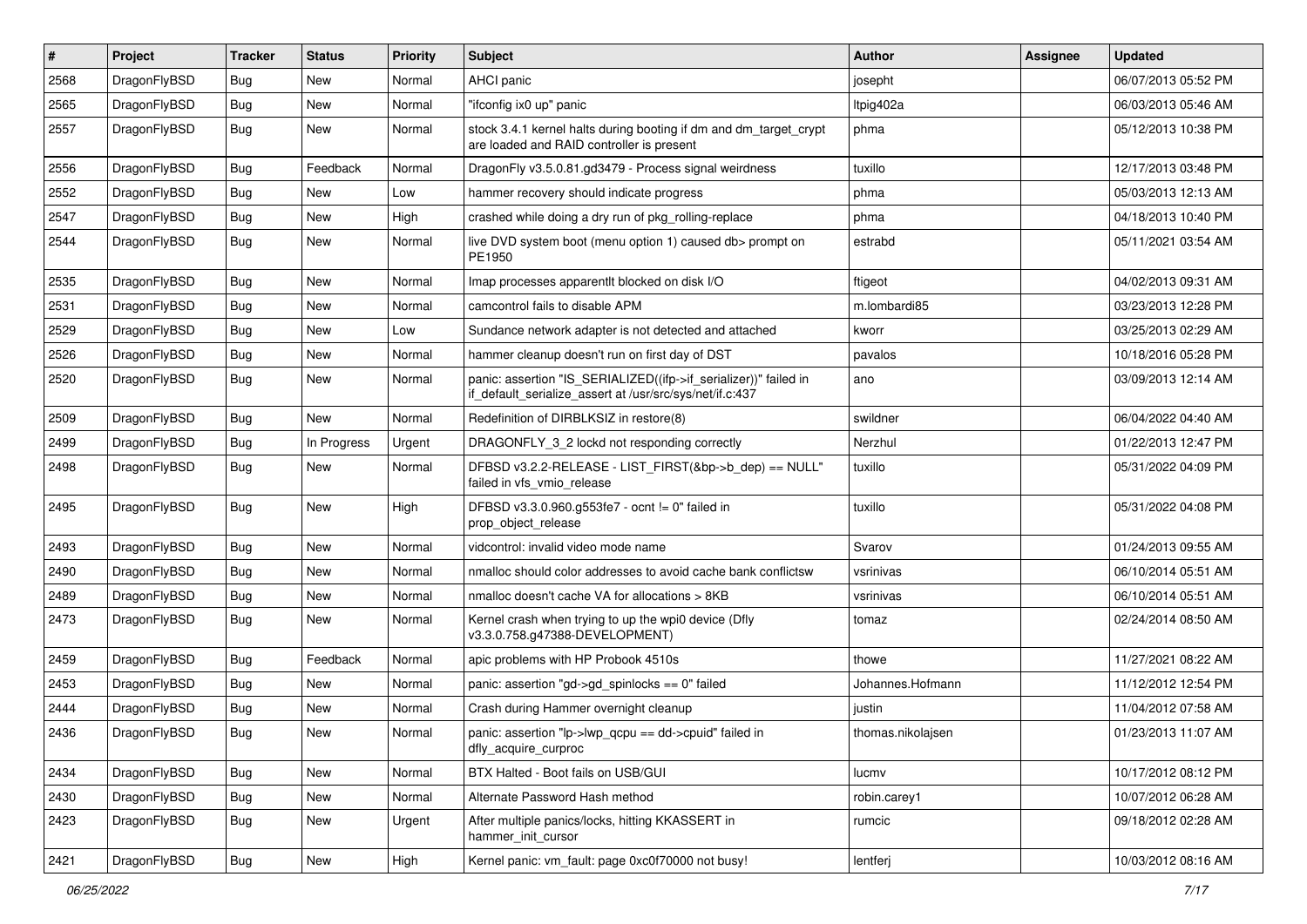| #    | Project      | <b>Tracker</b> | <b>Status</b> | <b>Priority</b> | Subject                                                                                                    | Author            | Assignee | <b>Updated</b>      |
|------|--------------|----------------|---------------|-----------------|------------------------------------------------------------------------------------------------------------|-------------------|----------|---------------------|
| 2414 | DragonFlyBSD | Bug            | In Progress   | Normal          | Lenovo S10 acpi freeze (not new)                                                                           | davshao           |          | 05/11/2021 04:13 AM |
| 2412 | DragonFlyBSD | Bug            | <b>New</b>    | Normal          | wlan0 fails to get address via dhclient                                                                    | nonsolosoft       |          | 08/30/2012 05:55 AM |
| 2403 | DragonFlyBSD | <b>Bug</b>     | New           | Low             | newfs -E doesn't handle /dev/serno device names properly                                                   | ftigeot           |          | 08/17/2012 05:07 AM |
| 2396 | DragonFlyBSD | Bug            | Feedback      | High            | Latest 3.1 development version core dumps while destroying master<br><b>PFS</b>                            | sgeorge           |          | 01/23/2013 04:10 PM |
| 2389 | DragonFlyBSD | Bug            | New           | Normal          | computer crashed while listing processes                                                                   | phma              |          | 06/18/2012 02:49 PM |
| 2387 | DragonFlyBSD | <b>Bug</b>     | <b>New</b>    | Normal          | hammer ignores -t during dedup                                                                             | phma              |          | 06/17/2012 12:30 PM |
| 2371 | DragonFlyBSD | Bug            | <b>New</b>    | Normal          | Timezone problem with America/Sao_Paulo                                                                    | raitech           |          | 05/17/2012 01:42 PM |
| 2369 | DragonFlyBSD | Bug            | New           | Normal          | panic: Bad link elm 0xffffffe07edf6068 next->prev != elm                                                   | jaydg             |          | 08/15/2012 03:04 AM |
| 2360 | DragonFlyBSD | Bug            | In Progress   | Normal          | Wishlist: virtio driver import                                                                             | vsrinivas         |          | 06/04/2022 04:16 AM |
| 2351 | DragonFlyBSD | <b>Bug</b>     | In Progress   | Normal          | DFBSD v3.1.0.579.g44ccf - Stuck during startup, random freezes                                             | tuxillo           |          | 04/24/2012 08:21 AM |
| 2347 | DragonFlyBSD | Bug            | Feedback      | High            | Hammer PFSes destroy does not give back full space allocated to<br><b>PFS</b>                              | sgeorge           |          | 07/19/2012 01:11 AM |
| 2345 | DragonFlyBSD | Bug            | In Progress   | Normal          | DFBSD v3.1.0.457.gd679f - NFS panic on diskless station                                                    | tuxillo           |          | 04/07/2012 05:22 PM |
| 2331 | DragonFlyBSD | <b>Bug</b>     | New           | Normal          | reading mouse mode from unopen file descriptor hangs mouse<br>driver                                       | phma              |          | 03/14/2012 09:43 AM |
| 2329 | DragonFlyBSD | <b>Bug</b>     | <b>New</b>    | Normal          | ibm x3550 & acpi                                                                                           | ano               |          | 06/03/2014 11:37 AM |
| 2324 | DragonFlyBSD | Bug            | <b>New</b>    | Normal          | natacotrol support > 2TB not working even after the ftigeot patch                                          | zenny             |          | 03/03/2012 01:00 AM |
| 2319 | DragonFlyBSD | <b>Bug</b>     | New           | Normal          | crypt/passwd forward compat                                                                                | c.turner1         |          | 02/28/2012 12:39 PM |
| 2316 | DragonFlyBSD | Bug            | <b>New</b>    | Normal          | Ungraceful invalid password handling for adding a new user in the<br>installer                             | rune              |          | 04/27/2012 11:23 PM |
| 2311 | DragonFlyBSD | Bug            | <b>New</b>    | Normal          | Xorg crash having something to do with drm                                                                 | phma              |          | 02/22/2012 09:59 AM |
| 2308 | DragonFlyBSD | Bug            | New           | Normal          | System freeze when unloading snd_hda                                                                       | jaydg             |          | 02/19/2012 07:15 AM |
| 2306 | DragonFlyBSD | <b>Bug</b>     | <b>New</b>    | Normal          | a crash starts the kernel debugger in text mode, but just reboots in X                                     | phma              |          | 02/11/2012 08:02 PM |
| 2297 | DragonFlyBSD | Bug            | New           | Normal          | strange NFS (client) error messages / problems                                                             | Anonymous         |          | 02/19/2012 02:59 PM |
| 2296 | DragonFlyBSD | Bug            | In Progress   | High            | panic: assertion "m->wire_count > 0" failed                                                                | thomas.nikolajsen |          | 08/30/2012 06:09 AM |
| 2292 | DragonFlyBSD | <b>Bug</b>     | New           | Normal          | re interface with jumbo frames (mtu larger than 1500) hangs after<br>some traffic                          | Anonymous         |          | 01/31/2012 12:11 AM |
| 2288 | DragonFlyBSD | <b>Bug</b>     | Feedback      | Normal          | Random IO performance loss introduced since January 1st                                                    | lentferj          |          | 01/23/2013 04:21 PM |
| 2287 | DragonFlyBSD | <b>Bug</b>     | New           | Normal          | HAMMER(ROOT) Illegal UNDO TAIL signature at<br>300000001967c000                                            | y0n3t4n1          |          | 11/07/2018 01:22 AM |
| 2283 | DragonFlyBSD | <b>Bug</b>     | New           | Normal          | DFBSD DragonFly v2.13.0.957.g4f459 - pmap_release: page<br>should already be gone 0xc27120bc               | tuxillo           |          | 01/23/2012 03:03 AM |
| 2282 | DragonFlyBSD | <b>Bug</b>     | In Progress   | Normal          | gdb segfaults with certain corefiles                                                                       | tuxillo           |          | 01/18/2012 04:40 PM |
| 2254 | DragonFlyBSD | <b>Bug</b>     | New           | Normal          | panic: assertion "ref < &td->td toks end" failed in lwkt gettoken at<br>/usr/src/sys/kern/lwkt_token.c:588 | eocallaghan       |          | 12/05/2011 10:21 PM |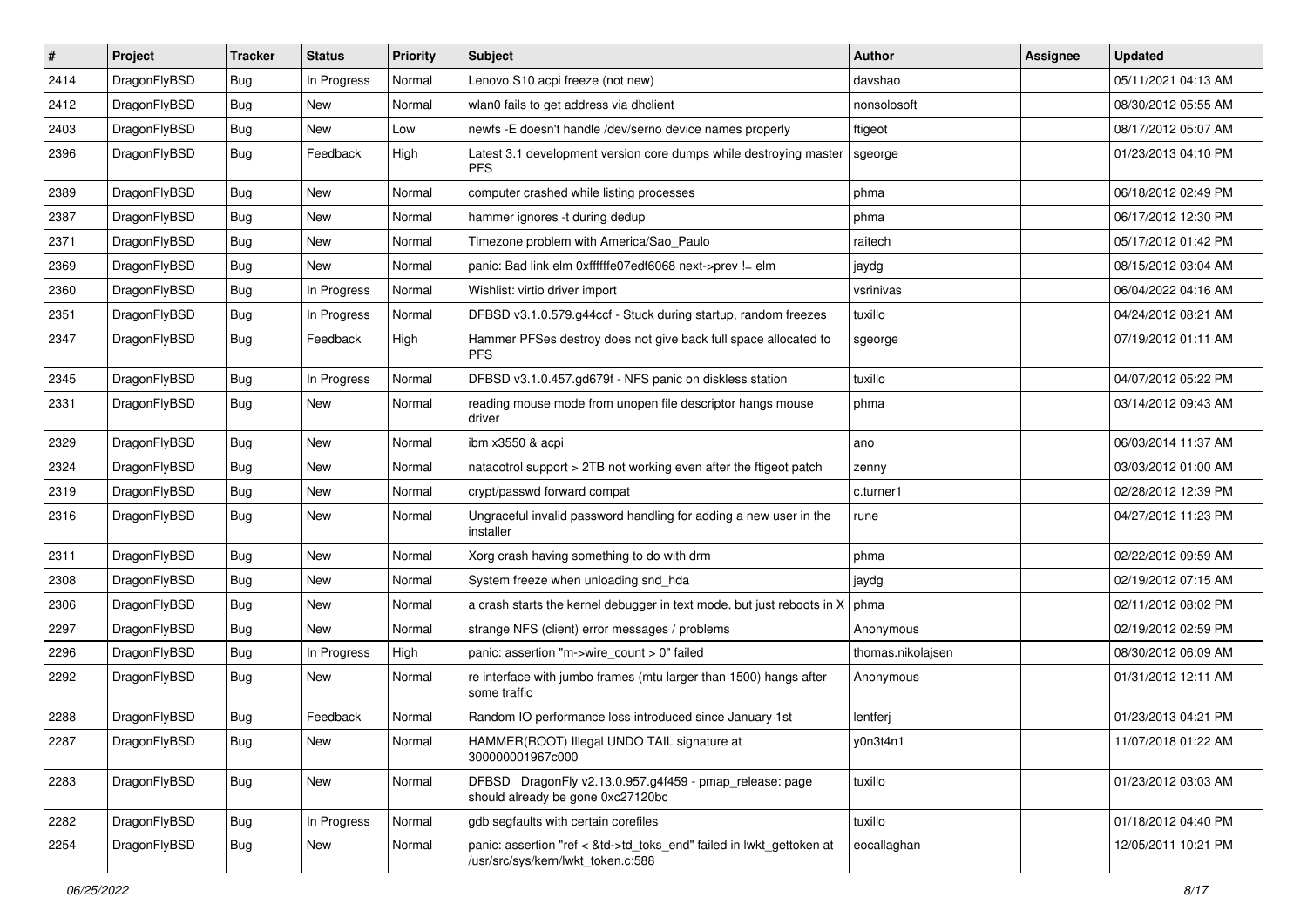| $\sharp$ | Project      | <b>Tracker</b> | <b>Status</b> | <b>Priority</b> | Subject                                                                                                    | Author       | Assignee | <b>Updated</b>      |
|----------|--------------|----------------|---------------|-----------------|------------------------------------------------------------------------------------------------------------|--------------|----------|---------------------|
| 2250     | DragonFlyBSD | Bug            | New           | Normal          | Kernel panic                                                                                               | adamk        |          | 11/23/2018 01:10 AM |
| 2248     | DragonFlyBSD | Bug            | New           | Normal          | sysctl panic                                                                                               | pavalos      |          | 11/23/2011 06:23 PM |
| 2245     | DragonFlyBSD | Bug            | New           | Normal          | panic: assertion "ref < &td->td_toks_end" failed in lwkt_gettoken at<br>/usr/src/sys/kern/lwkt_token.c:588 | juanfra684   |          | 11/22/2011 07:41 PM |
| 2224     | DragonFlyBSD | Bug            | <b>New</b>    | Normal          | v2.13.0.291.gaa7ec - Panic on fq while installing world                                                    | tuxillo      |          | 11/18/2011 01:40 AM |
| 2210     | DragonFlyBSD | Bug            | New           | Normal          | Bugtracker cannot assign default project for new users                                                     | ahuete.devel |          | 11/17/2011 11:30 AM |
| 2199     | DragonFlyBSD | Bug            | New           | Normal          | screen segfaults if utmpx isn't present                                                                    | pavalos      |          | 11/15/2011 10:52 PM |
| 2182     | DragonFlyBSD | Bug            | New           | Normal          | if_msk PHY FIFO underrun/overflow                                                                          | nonsolosoft  |          | 09/03/2012 06:39 AM |
| 2171     | DragonFlyBSD | Bug            | New           | Normal          | DFBSD v2.13.0.151.gdc8442 - panic: assertion "(*ptep &<br>$(PG_MANAGED PG_V)) == PG_V"$                    | tuxillo      |          | 11/04/2011 05:06 PM |
| 2167     | DragonFlyBSD | Bug            | <b>New</b>    | Normal          | shutdown/reboot fails after uptime msg                                                                     | marino       |          | 11/28/2011 03:01 AM |
| 2166     | DragonFlyBSD | Bug            | <b>New</b>    | Normal          | DFBSD v2.13.0.109.g05b9d - Strange lockups                                                                 | tuxillo      |          | 10/29/2011 11:20 AM |
| 2164     | DragonFlyBSD | Bug            | New           | Normal          | panic on reboot from usb.                                                                                  | eocallaghan  |          | 10/27/2011 09:29 AM |
| 2161     | DragonFlyBSD | Bug            | New           | Normal          | Outdated xorg.conf file gets installed into etc and screws up mouse                                        | eocallaghan  |          | 10/27/2011 01:51 PM |
| 2158     | DragonFlyBSD | Bug            | New           | Normal          | iwn panics with assertion on boot.                                                                         | eocallaghan  |          | 10/24/2011 04:13 PM |
| 2154     | DragonFlyBSD | Bug            | <b>New</b>    | Normal          | vkernel copyout() doesn't return EFAULT on error                                                           | vsrinivas    |          | 10/20/2011 03:53 AM |
| 2153     | DragonFlyBSD | Bug            | New           | Normal          | Too many unuseful warnings at boot                                                                         | juanfra684   |          | 10/18/2011 10:16 PM |
| 2141     | DragonFlyBSD | Bug            | <b>New</b>    | Urgent          | loader and/or documentation broken                                                                         | sjg          |          | 01/20/2012 10:51 AM |
| 2140     | DragonFlyBSD | Bug            | New           | High            | hammer io delallocate panic with 'duplicate entry' message                                                 | ttw          |          | 10/07/2011 12:22 PM |
| 2138     | DragonFlyBSD | Bug            | New           | Normal          | > 100% CPU usage                                                                                           | robin.carey1 |          | 09/26/2011 12:20 PM |
| 2136     | DragonFlyBSD | Bug            | New           | Normal          | socketpair() doesn't free file descriptors on copyout failure                                              | vsrinivas    |          | 04/05/2013 09:13 AM |
| 2129     | DragonFlyBSD | Bug            | New           | Normal          | DFBSD v2.11.0.661.gf9438 i386 - panic: lockmgr thrd_sleep                                                  | tuxillo      |          | 09/05/2011 09:49 AM |
| 2125     | DragonFlyBSD | Bug            | New           | Normal          | Weird garbage in dmesg                                                                                     | herrgard     |          | 08/30/2011 08:04 PM |
| 2124     | DragonFlyBSD | Bug            | New           | Normal          | getty repeating too quickly on port /dev/ttyv0                                                             | sgeorge.ml   |          | 09/01/2011 04:28 AM |
| 2123     | DragonFlyBSD | Bug            | <b>New</b>    | Normal          | hammer is losing files                                                                                     | schmir       |          | 08/30/2011 07:56 PM |
| 2122     | DragonFlyBSD | Submit         | New           | Normal          | [Review] Fixes to the VFS layer                                                                            | ftigeot      |          | 05/31/2022 03:25 PM |
| 2117     | DragonFlyBSD | Bug            | <b>New</b>    | High            | ACPI and/or bce(4) problem with 2.11.0.673.g0d557 on HP DL380<br>G6                                        | pauska       |          | 08/22/2011 10:15 AM |
| 2115     | DragonFlyBSD | Bug            | <b>New</b>    | Normal          | [msk] system freeze after receive some paquet                                                              | bsdsx        |          | 08/22/2011 10:22 AM |
| 2107     | DragonFlyBSD | <b>Bug</b>     | <b>New</b>    | Normal          | 2.10.1 sata dvd drive issue                                                                                | ausppc       |          | 07/31/2011 08:41 PM |
| 2104     | DragonFlyBSD | <b>Bug</b>     | <b>New</b>    | Normal          | network configuration seg. fault on install CD                                                             | navratil     |          | 07/26/2011 07:55 AM |
| 2099     | DragonFlyBSD | <b>Bug</b>     | <b>New</b>    | Normal          | page fault panic in vm system                                                                              | pavalos      |          | 07/10/2011 08:51 AM |
| 2098     | DragonFlyBSD | Submit         | New           | Normal          | [PATCH] correct ath man page example<br>$(ensure/star/src/share/man/man4/ath.4)$                           | nobody       |          | 11/15/2011 12:27 AM |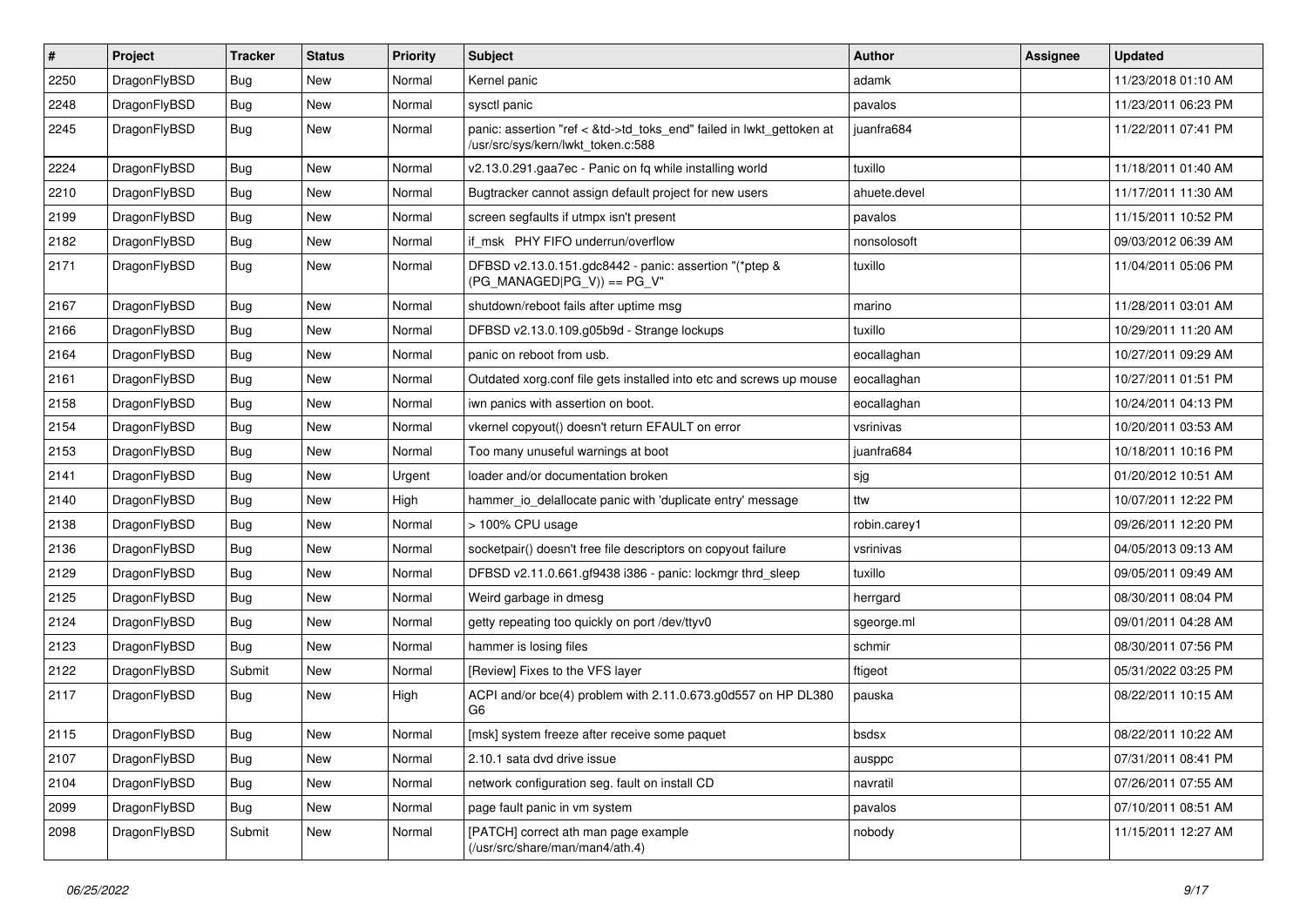| $\vert$ # | Project      | <b>Tracker</b> | <b>Status</b> | <b>Priority</b> | <b>Subject</b>                                                                             | Author            | Assignee | <b>Updated</b>      |
|-----------|--------------|----------------|---------------|-----------------|--------------------------------------------------------------------------------------------|-------------------|----------|---------------------|
| 2095      | DragonFlyBSD | <b>Bug</b>     | New           | Low             | Running installer post-install: Unsupported DFUI transport "                               | greenrd           |          | 06/26/2011 09:20 AM |
| 2094      | DragonFlyBSD | <b>Bug</b>     | New           | Normal          | Segfault when gdb printing backtrace from core dump                                        | greenrd           |          | 06/25/2011 04:14 PM |
| 2090      | DragonFlyBSD | Bug            | Feedback      | Normal          | snd_hda does not support headphone automute                                                | justin            |          | 03/29/2012 08:03 PM |
| 2085      | DragonFlyBSD | <b>Bug</b>     | New           | Normal          | panic: assertion: (m->flags & PG_MAPPED) == 0 in<br>vm_page_free_toq                       | vsrinivas         |          | 06/10/2011 07:48 AM |
| 2084      | DragonFlyBSD | Bug            | New           | Normal          | DFBSD v2.11.0.242.g4d317 - panic: zone: entry not free                                     | tuxillo           |          | 07/03/2012 01:23 AM |
| 2082      | DragonFlyBSD | Bug            | <b>New</b>    | Normal          | dfbsd 2.10.1 amd64 - mc port build error with 'bmake bin-install'                          | sun-doctor        |          | 05/25/2011 07:18 PM |
| 2081      | DragonFlyBSD | <b>Bug</b>     | Feedback      | Normal          | Panic on device "detach" / "failure"                                                       | vsrinivas         |          | 02/29/2012 07:11 AM |
| 2080      | DragonFlyBSD | Bug            | New           | Normal          | panic: lockmgr thrd_sleep: called from interrupt, ipi, or hard code<br>section             | rumcic            |          | 05/30/2011 05:06 PM |
| 2078      | DragonFlyBSD | Bug            | New           | Normal          | DFBSD i386 v2.11.0.201.g3ed2f - Panic during installworld into a<br>vn0 device             | tuxillo           |          | 05/19/2011 07:50 PM |
| 2077      | DragonFlyBSD | Bug            | <b>New</b>    | Normal          | USB devices conflicting                                                                    | srussell          |          | 05/17/2011 05:12 PM |
| 2075      | DragonFlyBSD | Bug            | New           | Normal          | pflogd on x86 64                                                                           | fanch             |          | 05/16/2011 04:04 PM |
| 2072      | DragonFlyBSD | Bug            | New           | Normal          | Fatal trap 12: stopped at lwkt_send_ipiq3                                                  | rumcic            |          | 05/17/2011 04:12 AM |
| 2071      | DragonFlyBSD | Bug            | New           | High            | Panic on assertion: (int)(flg->seq - seq) > 0 in hammer_flusher_flush<br>after inode error | vsrinivas         |          | 06/12/2011 07:59 AM |
| 2067      | DragonFlyBSD | Bug            | <b>New</b>    | Normal          | sound/pcm: "play interrupt timeout, channel dead"                                          | matthiasr         |          | 05/11/2021 03:55 AM |
| 2061      | DragonFlyBSD | Bug            | New           | Normal          | USB keyboard boot panic                                                                    | sjg               |          | 05/04/2012 12:20 AM |
| 2055      | DragonFlyBSD | <b>Bug</b>     | New           | Normal          | $ssh + IPV6 + bridge \Rightarrow$ connection freezes                                       | steve             |          | 04/24/2011 07:13 PM |
| 2052      | DragonFlyBSD | Bug            | <b>New</b>    | Normal          | Kernel panic: CPU APIC ID out of range                                                     | Anonymous         |          | 05/02/2011 11:06 AM |
| 2051      | DragonFlyBSD | <b>Bug</b>     | New           | Normal          | No ipv6 lan route entry created on 2.10                                                    | ftigeot           |          | 04/21/2011 10:37 AM |
| 2048      | DragonFlyBSD | Bug            | <b>New</b>    | Normal          | panic: ffs_sync: rofs mod                                                                  | pavalos           |          | 04/12/2011 05:45 AM |
| 2045      | DragonFlyBSD | <b>Bug</b>     | New           | Normal          | ral(4): Fatal trap 12: page fault while in kernel mode (two panics)                        | herrgard          |          | 11/03/2011 05:34 PM |
| 2042      | DragonFlyBSD | Bug            | New           | Normal          | kernel panic, when run boot0cfg                                                            | sepherosa         |          | 05/31/2022 03:01 PM |
| 2020      | DragonFlyBSD | Bug            | New           | Low             | Port brcm80211 driver from Linux to DragonFly BSD                                          | studer            |          | 03/05/2011 10:54 PM |
| 2013      | DragonFlyBSD | <b>Bug</b>     | In Progress   | Normal          | oversized DMA request loop                                                                 | josepht           |          | 05/11/2021 04:06 AM |
| 2008      | DragonFlyBSD | Bug            | New           | Normal          | lwkt_setcpu_remote: td->td_flags 00800621 console flood                                    | pavalos           |          | 03/06/2011 09:37 PM |
| 2004      | DragonFlyBSD | <b>Bug</b>     | New           | Normal          | LWKT_WAIT_IPIQ panic                                                                       | steve             |          | 03/08/2011 05:46 PM |
| 1990      | DragonFlyBSD | <b>Bug</b>     | New           | Normal          | /mnt too large to mount                                                                    | peur.neu          |          | 02/16/2011 11:24 PM |
| 1984      | DragonFlyBSD | Bug            | New           | Normal          | hammer mount fails after crash - HAMMER: FIFO record bad head<br>signature                 | thomas.nikolajsen |          | 03/08/2011 06:57 PM |
| 1982      | DragonFlyBSD | Bug            | New           | Low             | There is no linuxulator on x86-64                                                          | herrgard          |          | 05/31/2022 02:25 PM |
| 1975      | DragonFlyBSD | <b>Bug</b>     | New           | Normal          | Applications seg fault in select() and poll()                                              | rumcic            |          | 05/31/2022 02:58 PM |
| 1961      | DragonFlyBSD | <b>Bug</b>     | New           | Normal          | Can't create dump from DDB                                                                 | shamaz            |          | 01/29/2011 09:02 PM |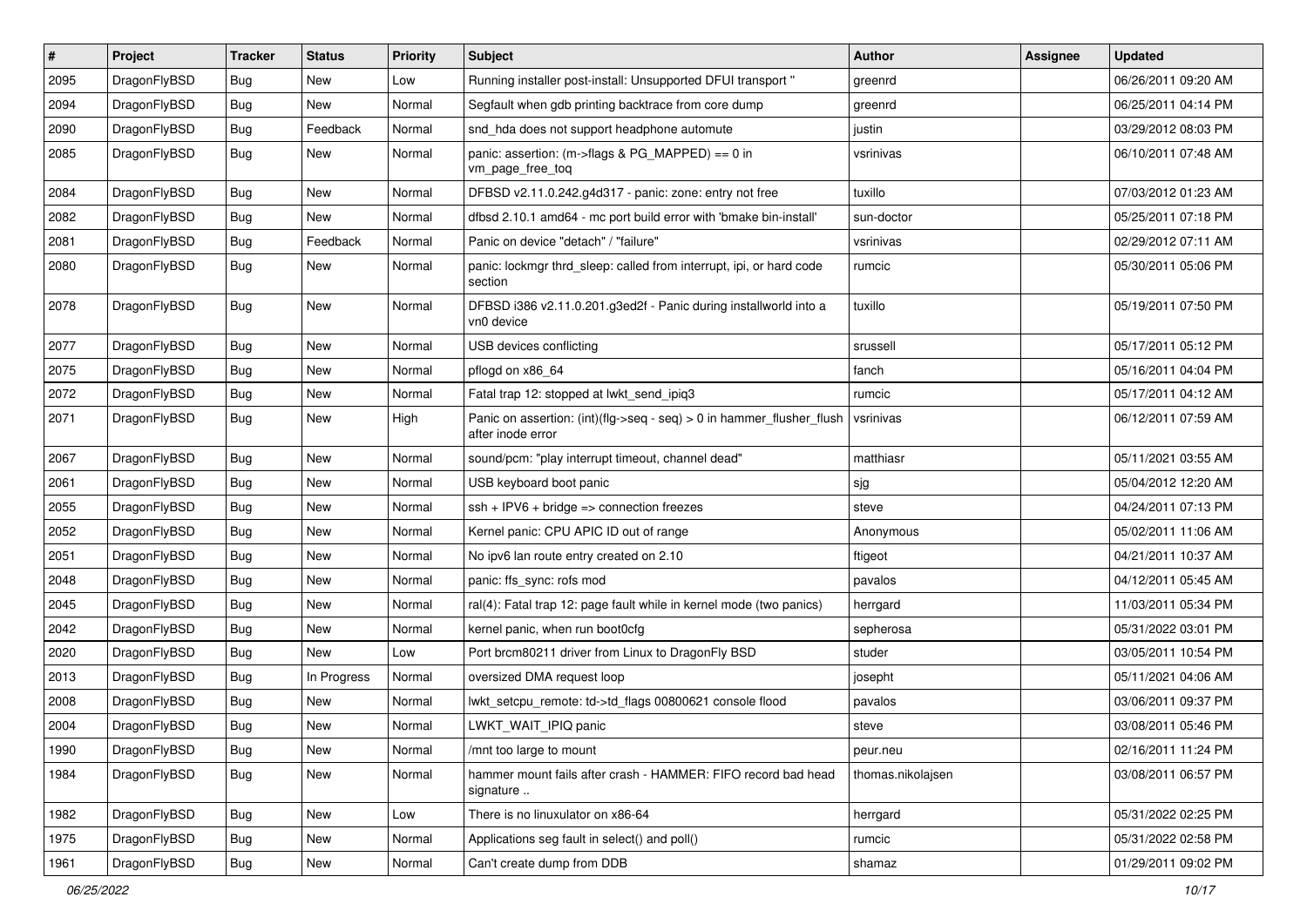| #    | Project      | <b>Tracker</b> | <b>Status</b> | <b>Priority</b> | <b>Subject</b>                                                                                                                                                                                    | Author             | Assignee | <b>Updated</b>      |
|------|--------------|----------------|---------------|-----------------|---------------------------------------------------------------------------------------------------------------------------------------------------------------------------------------------------|--------------------|----------|---------------------|
| 1959 | DragonFlyBSD | Bug            | <b>New</b>    | Normal          | DFBSD v2.9.1.422.gc98f2 - Panic during boot - IPv6 and PF                                                                                                                                         | tuxillo            |          | 01/13/2011 03:37 AM |
| 1951 | DragonFlyBSD | Bug            | <b>New</b>    | Normal          | dma timeouts at phyaddr on a good hdd                                                                                                                                                             | peur.neu           |          | 01/04/2011 07:12 AM |
| 1949 | DragonFlyBSD | <b>Bug</b>     | New           | Normal          | iwn panic                                                                                                                                                                                         | pavalos            |          | 01/30/2011 03:21 AM |
| 1947 | DragonFlyBSD | Bug            | <b>New</b>    | Low             | GA-880GM-UD2H (rev. 1.3) AHCI fails to detect disks at the end of<br>the RAID controller                                                                                                          | eocallaghan        |          | 11/27/2021 08:46 AM |
| 1944 | DragonFlyBSD | <b>Bug</b>     | New           | Normal          | panic: backing object 0xdea7b258 was somehow re-referenced<br>during collapse!                                                                                                                    | sepherosa          |          | 12/27/2010 02:06 AM |
| 1943 | DragonFlyBSD | <b>Bug</b>     | New           | Normal          | hammer assertion panic                                                                                                                                                                            | peter              |          | 12/27/2010 12:45 AM |
| 1942 | DragonFlyBSD | Bug            | <b>New</b>    | Normal          | locking against myself in getcacheblk()?                                                                                                                                                          | qhwt.dfly          |          | 05/31/2022 02:15 PM |
| 1941 | DragonFlyBSD | Bug            | <b>New</b>    | Normal          | wlan config crash                                                                                                                                                                                 | abandon.every.hope |          | 12/24/2010 07:54 PM |
| 1939 | DragonFlyBSD | Bug            | <b>New</b>    | Normal          | Panic on nightly build and stress test box                                                                                                                                                        | lentferj           |          | 12/18/2010 08:41 AM |
| 1935 | DragonFlyBSD | Bug            | <b>New</b>    | Normal          | mouse does not work after switching between x and console                                                                                                                                         | shamaz             |          | 12/13/2010 10:06 AM |
| 1923 | DragonFlyBSD | <b>Bug</b>     | <b>New</b>    | Normal          | Abysmal NFS performance with IPv6                                                                                                                                                                 | ftigeot            |          | 12/05/2010 09:34 PM |
| 1920 | DragonFlyBSD | Bug            | <b>New</b>    | High            | system hangs                                                                                                                                                                                      | zhtw               |          | 11/22/2010 08:59 AM |
| 1917 | DragonFlyBSD | Bug            | New           | Normal          | panic: assertion: (RB_EMPTY(&ip->rec_tree) && (ip->flags &<br>HAMMER_INODE_XDIRTY) == 0)    (!RB_EMPTY(&ip->rec_tree)<br>&& (ip->flags & HAMMER_INODE_XDIRTY) != 0) in<br>hammer_flush_inode_done | qhwt.dfly          |          | 11/24/2010 03:23 AM |
| 1916 | DragonFlyBSD | <b>Bug</b>     | <b>New</b>    | Normal          | Constant crashes on x86_64 with UFS                                                                                                                                                               | lentferj           |          | 11/21/2010 07:40 PM |
| 1913 | DragonFlyBSD | Bug            | New           | Normal          | panic: assertion: ip->flush_state != HAMMER_FST_FLUSH in<br>hammer_flush_inode_core                                                                                                               | swildner           |          | 11/20/2010 05:27 PM |
| 1907 | DragonFlyBSD | <b>Bug</b>     | <b>New</b>    | Normal          | Hammer crash in hammer flusher flush()                                                                                                                                                            | swildner           |          | 11/11/2010 05:07 AM |
| 1899 | DragonFlyBSD | Bug            | <b>New</b>    | Normal          | Keyboard doesn't work                                                                                                                                                                             | fransm             |          | 05/15/2022 03:32 PM |
| 1884 | DragonFlyBSD | Bug            | New           | Normal          | System completely freezes while listening music (devbuf: malloc<br>limit exceeded)                                                                                                                | shamaz             |          | 01/24/2011 05:00 PM |
| 1882 | DragonFlyBSD | Bug            | <b>New</b>    | Low             | Idea for handling new USB vendor/device codes                                                                                                                                                     | bmk                |          | 10/20/2010 12:15 PM |
| 1877 | DragonFlyBSD | <b>Bug</b>     | New           | Normal          | Freeze during 1st hammer cleanup after new install                                                                                                                                                | elekktretterr      |          | 05/15/2022 11:43 AM |
| 1874 | DragonFlyBSD | Bug            | <b>New</b>    | Normal          | mpd listening on all IPs, accepting only on one                                                                                                                                                   | rumcic             |          | 05/08/2011 01:01 PM |
| 1873 | DragonFlyBSD | Bug            | <b>New</b>    | Normal          | Panic upon usb mouse detach and reattaching                                                                                                                                                       | rumcic             |          | 02/01/2011 09:53 AM |
| 1867 | DragonFlyBSD | <b>Bug</b>     | New           | Normal          | it(4) motherboard and fan problems                                                                                                                                                                | tuxillo            |          | 07/08/2011 10:48 AM |
| 1861 | DragonFlyBSD | <b>Bug</b>     | New           | Normal          | panic via kprintf (lockmgr called in a hard section)                                                                                                                                              | vsrinivas          |          | 10/11/2010 12:56 AM |
| 1860 | DragonFlyBSD | <b>Bug</b>     | Feedback      | Normal          | Panic while creating UFS fs on vn(4) for initrd                                                                                                                                                   | matthias           |          | 02/29/2012 07:16 AM |
| 1850 | DragonFlyBSD | <b>Bug</b>     | New           | Normal          | volume-add on hammer root fs panic                                                                                                                                                                | Johannes.Hofmann   |          | 04/18/2019 04:27 AM |
| 1836 | DragonFlyBSD | <b>Bug</b>     | New           | Normal          | Incorrect TCP checksum show up in tcpdump                                                                                                                                                         | robgar1            |          | 05/15/2022 11:22 AM |
| 1826 | DragonFlyBSD | Bug            | New           | Normal          | panic during boot: assertion so->so_port  in tcp_input                                                                                                                                            | ftigeot            |          | 05/15/2022 11:05 AM |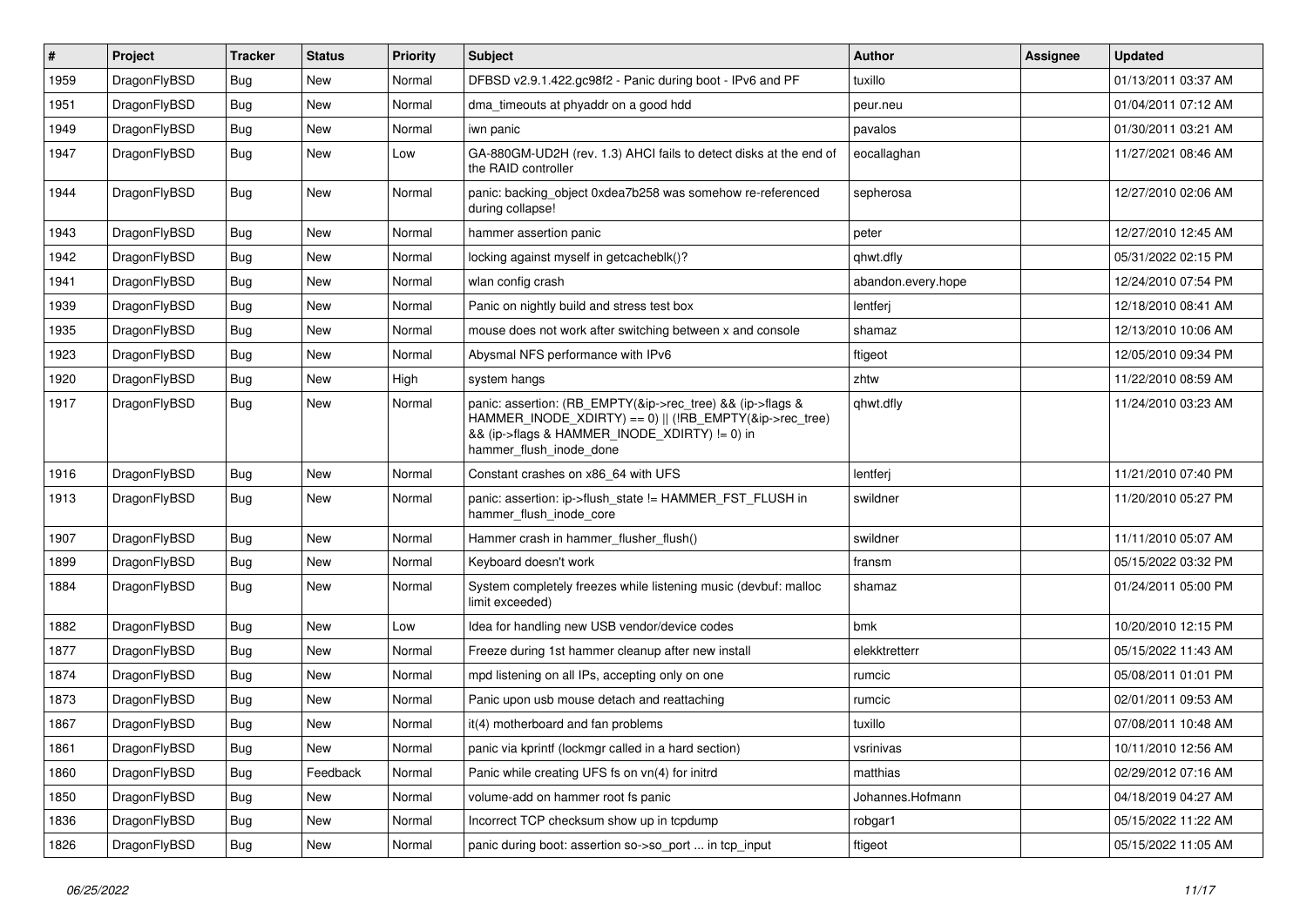| $\#$ | Project      | <b>Tracker</b> | <b>Status</b> | <b>Priority</b> | <b>Subject</b>                                                                                  | <b>Author</b>    | Assignee | <b>Updated</b>      |
|------|--------------|----------------|---------------|-----------------|-------------------------------------------------------------------------------------------------|------------------|----------|---------------------|
| 1824 | DragonFlyBSD | <b>Bug</b>     | Feedback      | Normal          | kernel panic, x86, 2.7.3.859.ge5104                                                             | akirchhoff135014 |          | 03/10/2013 07:49 AM |
| 1818 | DragonFlyBSD | <b>Bug</b>     | New           | Normal          | panic: Bad tailq NEXT (kqueue issue ?)                                                          | ftigeot          |          | 05/15/2022 11:40 AM |
| 1786 | DragonFlyBSD | <b>Bug</b>     | New           | Normal          | Calling NULL function pointer initiates panic loop                                              | sjg              |          | 10/11/2010 05:28 PM |
| 1774 | DragonFlyBSD | Bug            | New           | Normal          | New IP header cleanup branch available for testing                                              | dillon           |          | 05/15/2022 10:59 AM |
| 1749 | DragonFlyBSD | Bug            | In Progress   | Normal          | HAMMER fsstress panic in hammer_flush_inode_core<br>'ip->flush_state != HAMMER_FST_FLUSH'       | vsrinivas        |          | 05/11/2021 04:06 AM |
| 1745 | DragonFlyBSD | Bug            | Feedback      | Normal          | kmalloc panic                                                                                   | josepht          |          | 05/11/2021 04:05 AM |
| 1744 | DragonFlyBSD | Bug            | In Progress   | Normal          | HAMMER fsstress panic in hammer setup child callback                                            | vsrinivas        |          | 05/11/2021 04:05 AM |
| 1727 | DragonFlyBSD | Bug            | Feedback      | Normal          | CD boot panic (2.6.1) (usb?)                                                                    | kiril            |          | 05/15/2022 05:10 AM |
| 1718 | DragonFlyBSD | <b>Bug</b>     | Feedback      | Normal          | IDE disk drive not detected by x86_64 2.6.1 Live CD                                             | bcox             |          | 11/27/2021 08:25 AM |
| 1717 | DragonFlyBSD | <b>Bug</b>     | Feedback      | Normal          | HAMMER panic in hammer cursor down()                                                            | josepht1         |          | 05/11/2021 04:05 AM |
| 1695 | DragonFlyBSD | Bug            | New           | Normal          | NFS-related system breakdown                                                                    | Anonymous        |          | 04/10/2014 12:35 AM |
| 1672 | DragonFlyBSD | Bug            | Feedback      | Normal          | panic (trap 12) around btree_search() in 2.4.1-RELEASE                                          | floid            |          | 01/19/2015 03:36 AM |
| 1669 | DragonFlyBSD | <b>Bug</b>     | In Progress   | Normal          | Drive wont open using button                                                                    | elekktretterr    |          | 02/29/2012 12:05 PM |
| 1668 | DragonFlyBSD | <b>Bug</b>     | Feedback      | Normal          | Power button not working                                                                        | elekktretterr    |          | 03/10/2013 06:22 AM |
| 1661 | DragonFlyBSD | <b>Bug</b>     | In Progress   | Normal          | panic on password entry mount smb filesystem                                                    | vsrinivas        |          | 11/27/2021 08:29 AM |
| 1634 | DragonFlyBSD | Bug            | New           | Normal          | panic: spin lock: 0xe4ad1320, indefinitive wait!                                                | elekktretterr    |          | 01/19/2015 03:21 AM |
| 1618 | DragonFlyBSD | <b>Bug</b>     | Feedback      | Normal          | collision for 'struct pmap' when using RPC and <sys user.h=""></sys>                            | carenas          |          | 05/11/2021 04:05 AM |
| 1613 | DragonFlyBSD | <b>Bug</b>     | Feedback      | Normal          | USB Keyboard not working on master                                                              | elekktretterr    |          | 05/11/2021 04:05 AM |
| 1594 | DragonFlyBSD | <b>Bug</b>     | New           | Normal          | Kernel panic during boot from Live CD on Dell E6400                                             | bodie            |          | 05/11/2021 03:54 AM |
| 1592 | DragonFlyBSD | <b>Bug</b>     | Feedback      | Normal          | AcpiOSUnmapMemory: Warning, deallocation did not track<br>allocation.                           | eocallaghan      |          | 06/02/2014 07:45 AM |
| 1591 | DragonFlyBSD | <b>Bug</b>     | Feedback      | Normal          | Lenovo X301 hangs with AHCI Driver CMD TIMEOUT<br>STS=d0 <bsy></bsy>                            | eocallaghan      |          | 05/11/2021 04:05 AM |
| 1580 | DragonFlyBSD | Bug            | Feedback      | Normal          | Panic (Fatal trap 12: page fault while in kernel mode) while playing<br>with pf and netif names | rumcic           |          | 12/21/2018 01:21 AM |
| 1577 | DragonFlyBSD | Bug            | Feedback      | Normal          | panic: assertion: leaf->base.obj_id == ip->obj_id in<br>hammer_ip_delete_range                  | qhwt+dfly        |          | 05/11/2021 04:01 AM |
| 1563 | DragonFlyBSD | <b>Bug</b>     | Feedback      | Normal          | reset(1) doesn't reset terminal to the defaults                                                 | hasso            |          | 03/10/2013 04:17 AM |
| 1560 | DragonFlyBSD | <b>Bug</b>     | Feedback      | Normal          | Unable to modify partition table on ThinkPad T61p during install                                | rehsack          |          | 01/15/2015 08:57 AM |
| 1559 | DragonFlyBSD | <b>Bug</b>     | New           | Normal          | kernel trap                                                                                     | phma             |          | 11/27/2021 08:43 AM |
| 1525 | DragonFlyBSD | <b>Bug</b>     | New           | Normal          | boehm-gc problems                                                                               | hasso            |          | 10/13/2012 07:13 PM |
| 1521 | DragonFlyBSD | Bug            | Feedback      | Normal          | amd64 2.4 livecd won't mount root at boot                                                       | bolapara         |          | 01/28/2018 03:45 AM |
| 1502 | DragonFlyBSD | <b>Bug</b>     | In Progress   | Normal          | Lock while deleting files from nohistory HAMMER directories                                     | hasso            |          | 03/10/2013 04:28 AM |
| 1489 | DragonFlyBSD | Bug            | Feedback      | Normal          | panic: ufs_dirbad: bad dir                                                                      | rumcic           |          | 03/10/2013 04:34 AM |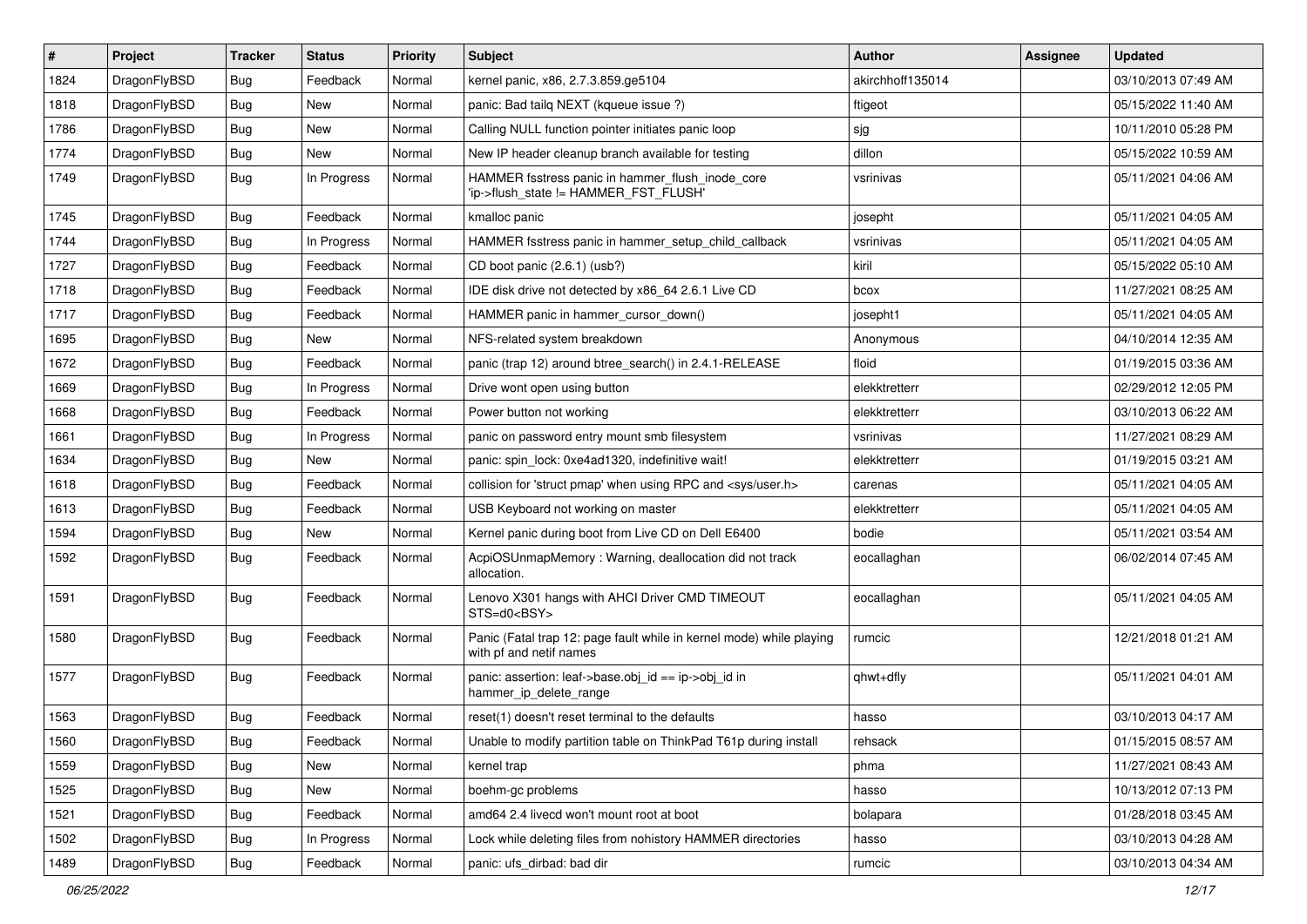| $\sharp$ | Project      | <b>Tracker</b> | <b>Status</b> | <b>Priority</b> | <b>Subject</b>                                                                                                                                            | <b>Author</b>      | Assignee | <b>Updated</b>      |
|----------|--------------|----------------|---------------|-----------------|-----------------------------------------------------------------------------------------------------------------------------------------------------------|--------------------|----------|---------------------|
| 1486     | DragonFlyBSD | <b>Bug</b>     | Feedback      | Normal          | Interrupt storm related to SATA DVD device                                                                                                                | hasso              |          | 05/11/2021 04:01 AM |
| 1481     | DragonFlyBSD | Bug            | Feedback      | Normal          | panic: assertion: kva_p(buf) in soopt_from_kbuf (after ipfw pipe<br>show, 2.2.1-R)                                                                        | combiner           |          | 05/11/2021 04:01 AM |
| 1463     | DragonFlyBSD | Bug            | New           | Normal          | Mountroot before drives are initialized                                                                                                                   | elekktretterr      |          | 12/07/2010 01:30 PM |
| 1456     | DragonFlyBSD | <b>Bug</b>     | Feedback      | Normal          | Microsoft wireless desktop problems                                                                                                                       | elekktretterr      |          | 01/15/2015 08:34 AM |
| 1454     | DragonFlyBSD | <b>Bug</b>     | Feedback      | Normal          | Unable to boot from external USB DVD drive                                                                                                                | elekktretterr      |          | 05/11/2021 04:01 AM |
| 1448     | DragonFlyBSD | <b>Bug</b>     | Feedback      | Normal          | panic: assertion: _tp->tt_msg->tt_cpuid == mycpuid in<br>tcp_callout_active tcp_output tcp_usr_send netmsg_pru_send<br>netmsg_service tcpmsg_service_loop | dillon             |          | 05/11/2021 04:00 AM |
| 1429     | DragonFlyBSD | Bug            | Feedback      | Normal          | vkernel bug - "mfree: m->m_nextpkt != NULL"                                                                                                               | dillon             |          | 05/11/2021 04:00 AM |
| 1398     | DragonFlyBSD | Submit         | In Progress   | Normal          | hdestroy(3) restricts hash key to point to malloc'ed space                                                                                                | Anonymous          |          | 08/20/2021 04:06 PM |
| 1387     | DragonFlyBSD | Bug            | Feedback      | Normal          | zero-size malloc and ps: kvm getprocs: Bad address                                                                                                        | qhwt+dfly          |          | 05/11/2021 04:00 AM |
| 1368     | DragonFlyBSD | <b>Bug</b>     | In Progress   | Normal          | suspend signal race?                                                                                                                                      | qhwt+dfly          |          | 05/11/2021 03:51 AM |
| 1336     | DragonFlyBSD | Bug            | In Progress   | Normal          | Still looking for reports of missed directory entries w/ HAMMER                                                                                           | dillon             |          | 05/11/2021 04:00 AM |
| 1332     | DragonFlyBSD | Bug            | Feedback      | Normal          | DFBSD 2.2 - Booting usbcdrom/usbsticks on thinkpad hangs on<br>"BTX Halted"                                                                               | tuxillo            |          | 05/11/2021 04:00 AM |
| 1330     | DragonFlyBSD | Bug            | Feedback      | Normal          | Hammer, usb disk, SYNCHRONIZE CACHE failure                                                                                                               | josepht            |          | 06/02/2014 04:56 AM |
| 1313     | DragonFlyBSD | Bug            | New           | Low             | Signal code in kernel needs major overhaul (signal queues,<br>si code, si addr)                                                                           | hasso              |          | 05/11/2021 04:00 AM |
| 1307     | DragonFlyBSD | Bug            | In Progress   | Normal          | hammer tid -2 shows unexpected result                                                                                                                     | corecode           |          | 10/18/2016 05:29 PM |
| 1282     | DragonFlyBSD | <b>Bug</b>     | Feedback      | Normal          | panic (trap 12) when booting SMP kernel on Atom 330 (dual core)                                                                                           | tomaz.borstnar     |          | 05/11/2021 04:00 AM |
| 1250     | DragonFlyBSD | <b>Bug</b>     | Feedback      | Normal          | Panic upon plugging an USB flash drive into the machine                                                                                                   | rumcic             |          | 03/10/2013 05:17 AM |
| 1249     | DragonFlyBSD | Bug            | Feedback      | Normal          | panic: ffs_vfree: freeing free inode                                                                                                                      | rumcic             |          | 03/10/2013 05:13 AM |
| 1246     | DragonFlyBSD | Bug            | New           | Normal          | bad resolution (monitor desync) with livedvd                                                                                                              | Przem0l            |          | 02/18/2014 06:29 AM |
| 1218     | DragonFlyBSD | Bug            | In Progress   | Normal          | panic: assertion: error == 0 in hammer_start_transaction                                                                                                  | rumcic             |          | 05/11/2021 04:00 AM |
| 1194     | DragonFlyBSD | Bug            | <b>New</b>    | Normal          | SCSI errors while trying to copy photos from my camera                                                                                                    | elekktretterr      |          | 01/14/2015 04:39 PM |
| 1193     | DragonFlyBSD | Bug            | New           | Normal          | kernel doesn't recognize cdrom drive                                                                                                                      | nonsolosoft        |          | 01/25/2014 09:11 PM |
| 1192     | DragonFlyBSD | Submit         | New           | Normal          | KKASSERTs in sys/kern/uipc_{msg,socket}.c are too strict                                                                                                  | rumcic             |          | 05/11/2021 04:07 AM |
| 1185     | DragonFlyBSD | Bug            | New           | High            | need a tool to merge changes into /etc                                                                                                                    | wa1ter             |          | 02/18/2014 06:02 AM |
| 1181     | DragonFlyBSD | <b>Bug</b>     | In Progress   | Normal          | ACX111 panic                                                                                                                                              | elekktretterr      |          | 05/11/2021 04:00 AM |
| 1148     | DragonFlyBSD | Bug            | In Progress   | Low             | BCM4311 wireless network adapter detected but not functional                                                                                              | archimedes.gaviola |          | 05/11/2021 04:00 AM |
| 1144     | DragonFlyBSD | <b>Bug</b>     | Feedback      | Normal          | Incorrect clock under KVM                                                                                                                                 | msylvan            |          | 03/09/2013 01:17 PM |
| 1101     | DragonFlyBSD | <b>Bug</b>     | Feedback      | Normal          | ohci related panic                                                                                                                                        | polachok           |          | 05/11/2021 04:00 AM |
| 989      | DragonFlyBSD | <b>Bug</b>     | New           | Normal          | installer/fdisk trouble with wrapped values                                                                                                               | Discodestroyer     |          | 02/18/2014 06:27 AM |
| 979      | DragonFlyBSD | Bug            | Feedback      | Normal          | Failure-prone USB mass storage (SB600? msdosfs? CAM?)                                                                                                     | floid              |          | 01/15/2015 08:38 AM |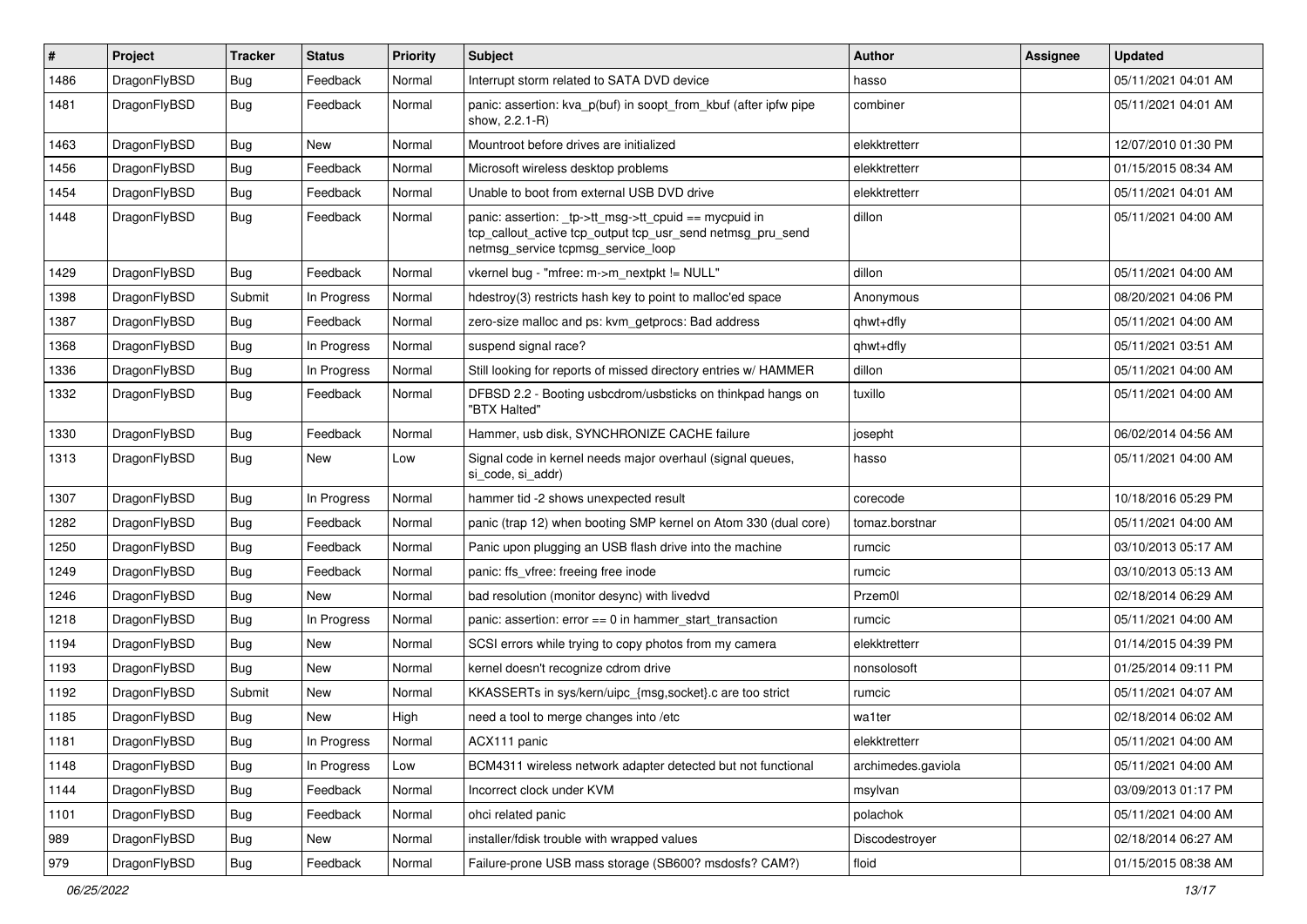| $\pmb{\#}$ | Project      | <b>Tracker</b> | <b>Status</b> | <b>Priority</b> | Subject                                                                                                                                                  | Author            | Assignee | <b>Updated</b>      |
|------------|--------------|----------------|---------------|-----------------|----------------------------------------------------------------------------------------------------------------------------------------------------------|-------------------|----------|---------------------|
| 884        | DragonFlyBSD | Bug            | In Progress   | High            | Performance/memory problems under filesystem IO load                                                                                                     | hasso             |          | 05/11/2021 03:50 AM |
| 846        | DragonFlyBSD | Bug            | Feedback      | Normal          | USB bugs:usb mouse can't used!                                                                                                                           | frankning         |          | 01/15/2015 08:36 AM |
| 806        | DragonFlyBSD | Bug            | Feedback      | Normal          | boot error on MacBook                                                                                                                                    | tralamazza        |          | 06/04/2022 05:28 AM |
| 725        | DragonFlyBSD | Bug            | In Progress   | Low             | 'make distribution' fails w/'ro' /usr/obj                                                                                                                | c.turner          |          | 03/09/2013 01:01 PM |
| 604        | DragonFlyBSD | Bug            | In Progress   | Normal          | 1.8.1-RELEASE - clock runs fast on mainboard ASUS P5A-B                                                                                                  | yeti              |          | 05/11/2021 03:55 AM |
| 599        | DragonFlyBSD | Bug            | New           | Urgent          | 1.9.0 reproducable panic                                                                                                                                 | pavalos           |          | 12/22/2010 01:08 AM |
| 570        | DragonFlyBSD | Bug            | Feedback      | Normal          | 1.8.x: ACPI problems                                                                                                                                     | qhwt+dfly         |          | 06/02/2014 03:45 AM |
| 331        | DragonFlyBSD | Bug            | In Progress   | Normal          | ftpsesame (aka Bridging S01E03)                                                                                                                          | bastyaelvtars     |          | 03/09/2013 12:28 PM |
| 285        | DragonFlyBSD | <b>Bug</b>     | Feedback      | Low             | interrupt latency with re without ip address configured                                                                                                  | thomas.nikolajsen |          | 02/20/2014 10:30 AM |
| 243        | DragonFlyBSD | Bug            | Feedback      | Normal          | weird behavior in the shell                                                                                                                              | swildner          |          | 05/31/2022 02:51 PM |
| 2353       | DragonFlyBSD | Bug            | In Progress   | Normal          | panic: assertion "gd->gd_spinlocks_wr == 0" failed in<br>bsd4_schedulerclock                                                                             | jaydg             | alexh    | 11/28/2012 01:57 AM |
| 2100       | DragonFlyBSD | Bug            | Feedback      | Normal          | devfs related panic                                                                                                                                      | sepherosa         | alexh    | 07/10/2011 02:29 PM |
| 1538       | DragonFlyBSD | Bug            | New           | Low             | mountroot should probe file systems                                                                                                                      | corecode          | alexh    | 11/24/2010 06:35 PM |
| 1430       | DragonFlyBSD | Bug            | <b>New</b>    | Normal          | Buggy w(1)?                                                                                                                                              | hasso             | alexh    | 11/24/2010 08:09 AM |
| 1127       | DragonFlyBSD | Bug            | Feedback      | Low             | cdrom drive not detected                                                                                                                                 | tgr               | corecode | 01/15/2015 08:55 AM |
| 3154       | DragonFlyBSD | Submit         | <b>New</b>    | Normal          | Update serial handling in bootloader                                                                                                                     | ddegroot          | dillon   | 11/06/2018 11:21 PM |
| 2819       | DragonFlyBSD | Bug            | In Progress   | Normal          | Random micro system freezes after a week of uptime                                                                                                       | ftigeot           | dillon   | 08/16/2015 08:46 PM |
| 2092       | DragonFlyBSD | Bug            | New           | Normal          | Panic: Bad link elm 0x next->prev != elm                                                                                                                 | masterblaster     | dillon   | 12/04/2011 12:49 PM |
| 2037       | DragonFlyBSD | Bug            | Feedback      | Normal          | Panic Bad link elm while building packages                                                                                                               | ftigeot           | dillon   | 04/21/2011 07:20 AM |
| 1831       | DragonFlyBSD | Bug            | Feedback      | High            | HAMMER "malloc limit exceeded" panic                                                                                                                     | eocallaghan       | dillon   | 06/04/2022 04:38 AM |
| 1411       | DragonFlyBSD | Bug            | Feedback      | Normal          | Burning doesn't work with ahci(4)                                                                                                                        | hasso             | dillon   | 05/11/2021 04:00 AM |
| 3031       | DragonFlyBSD | Submit         | In Progress   | Normal          | Update drm/radeon to Linux 4.7.10 as much as possible                                                                                                    | davshao           | ftigeot  | 08/19/2021 12:33 PM |
| 2870       | DragonFlyBSD | <b>Bug</b>     | New           | High            | Broken text and icons when glamor acceleration is used                                                                                                   | 375gnu            | ftigeot  | 01/31/2016 12:13 AM |
| 1593       | DragonFlyBSD | Bug            | Feedback      | Normal          | panic: assertion: ccb == ap->ap_err_ccb in ahci_put_err_ccb                                                                                              | ftigeot           | ftigeot  | 05/15/2022 05:09 AM |
| 1964       | DragonFlyBSD | <b>Bug</b>     | New           | Normal          | iwn (panic assertion : wlan_assert_serialized)                                                                                                           | sjmm.ptr          | josepht  | 02/01/2011 12:57 PM |
| 1946       | DragonFlyBSD | <b>Bug</b>     | New           | Normal          | ieee80211 panic                                                                                                                                          | pavalos           | josepht  | 01/27/2011 06:00 PM |
| 385        | DragonFlyBSD | <b>Bug</b>     | Feedback      | Low             | Mail archive address removal                                                                                                                             | justin            | justin   | 03/09/2013 11:24 AM |
| 1969       | DragonFlyBSD | Bug            | New           | Normal          | pf-related network problem                                                                                                                               | pavalos           | lentferj | 02/01/2011 06:57 PM |
| 2549       | DragonFlyBSD | Bug            | In Progress   | Normal          | netgraph7: Kernel page fault.                                                                                                                            | russiane39        | nant     | 05/10/2013 11:20 PM |
| 679        | DragonFlyBSD | <b>Bug</b>     | New           | Low             | Netgraph backward compatibility for old *LEN constants                                                                                                   | nant              | nant     | 02/18/2014 05:45 AM |
| 2822       | DragonFlyBSD | <b>Bug</b>     | New           | Normal          | USB 3.0 stick throws "reading primary partition table: error<br>accessing offset 000[] for 152" error, while the stick works on any<br>other OS I tested | revuwa            | profmakx | 06/29/2015 05:56 AM |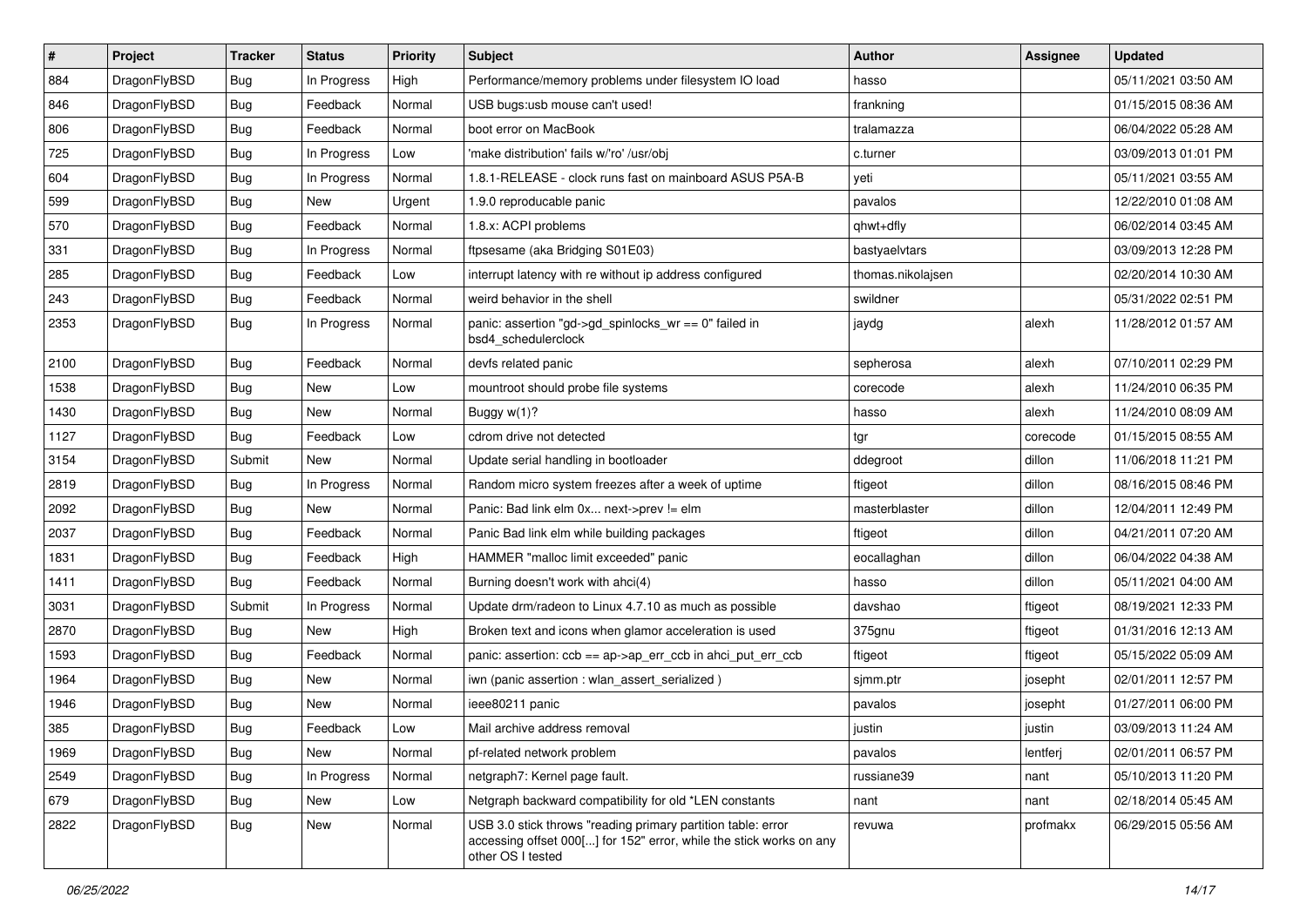| $\sharp$ | Project      | <b>Tracker</b> | <b>Status</b> | <b>Priority</b> | Subject                                                                                    | Author           | <b>Assignee</b> | <b>Updated</b>      |
|----------|--------------|----------------|---------------|-----------------|--------------------------------------------------------------------------------------------|------------------|-----------------|---------------------|
| 2746     | DragonFlyBSD | Bug            | New           | Normal          | some fraction of xterms started from the xmonad window manager<br>get killed with SIGALRM  | isenmann         | profmakx        | 12/28/2014 02:51 AM |
| 600      | DragonFlyBSD | Bug            | New           | Low             | /sys/libkern/karc4random                                                                   | robin carey5     | profmakx        | 01/19/2015 03:07 AM |
| 2825     | DragonFlyBSD | Bug            | New           | High            | 3x dhclient = hanging system (objcache exhausted)                                          | jaccovonb        | sepherosa       | 05/11/2021 03:55 AM |
| 168      | DragonFlyBSD | Bug            | In Progress   | Normal          | Livelocked limit engaged while trying to setup IPW wireless                                | mschacht         | sepherosa       | 05/11/2021 04:05 AM |
| 1769     | DragonFlyBSD | <b>Bug</b>     | New           | Normal          | panic: assertion: _tp->tt_msg->tt_cpuid == mycpuid in<br>tcp_callout_active                | pavalos          | sjg             | 05/15/2022 11:07 AM |
| 1532     | DragonFlyBSD | Bug            | New           | Low             | jemalloc doesn't work on DragonFly                                                         | hasso            | sjg             | 08/02/2011 01:14 AM |
| 1302     | DragonFlyBSD | Bug            | In Progress   | Normal          | Checkpoint regression?                                                                     | sjg              | sjg             | 07/10/2013 05:22 PM |
| 2585     | DragonFlyBSD | Bug            | New           | Normal          | Dfly 3.4.3 on ESXi 5.1, HP Smart Array P410 passthrough<br>recognised, but not functioning | yggdrasil        | swildner        | 05/09/2022 08:14 AM |
| 2265     | DragonFlyBSD | Bug            | New           | Normal          | mbsrtowcs does not properly handle invalid mbstate_t in ps                                 | c.turner1        | swildner        | 01/10/2012 07:56 PM |
| 2252     | DragonFlyBSD | Bug            | New           | Low             | snd hda not useable if loaded via /boot/loader.conf                                        | xbit             | swildner        | 12/14/2011 12:23 AM |
| 1714     | DragonFlyBSD | Bug            | New           | Low             | hwpmc                                                                                      | alexh            | swildner        | 08/18/2012 02:03 PM |
| 341      | DragonFlyBSD | Bug            | New           | Normal          | Vinum erroneously repors devices as busy                                                   | corecode         | swildner        | 01/21/2012 04:50 AM |
| 3318     | DragonFlyBSD | Bug            | In Progress   | Normal          | Segmenation fault when a process resumed with checkpt exits                                | zabolekar        | tuxillo         | 06/18/2022 08:24 AM |
| 3314     | DragonFlyBSD | Bug            | New           | Normal          | Bring virtio console(4) from FreeBSD                                                       | tuxillo          | tuxillo         | 05/29/2022 08:24 AM |
| 3295     | DragonFlyBSD | Bug            | In Progress   | Normal          | Adapt devel/libvirt for nvmm                                                               | tuxillo          | tuxillo         | 11/03/2021 04:56 PM |
| 3205     | DragonFlyBSD | Bug            | Feedback      | High            | Go compiler net test failing                                                               | t dfbsd          | tuxillo         | 05/10/2021 02:45 AM |
| 3160     | DragonFlyBSD | Submit         | In Progress   | Normal          | State the implementation difference in pkill/pgrep manual                                  | sevan            | tuxillo         | 06/03/2022 05:15 PM |
| 3145     | DragonFlyBSD | Submit         | In Progress   | Normal          | Update libelf to FreeBSD 12 current and build as base library usable<br>by ports           | davshao          | tuxillo         | 08/20/2021 03:58 PM |
| 3028     | DragonFlyBSD | Bug            | In Progress   | Normal          | installer: confusion of set/get disk encryption passphrase dialogs                         | liweitianux      | tuxillo         | 06/03/2022 05:13 PM |
| 2721     | DragonFlyBSD | Submit         | Feedback      | Low             | Some few zalloc calls to objcache ones replacements                                        | dclink           | tuxillo         | 05/11/2021 04:08 AM |
| 2717     | DragonFlyBSD | Submit         | Feedback      | Normal          | Out of range numeric handling                                                              | dclink           | tuxillo         | 05/11/2021 04:08 AM |
| 2496     | DragonFlyBSD | Bug            | New           | Normal          | NTFS malloc limit exceeded                                                                 | plasmob          | tuxillo         | 02/19/2013 08:47 AM |
| 2438     | DragonFlyBSD | Submit         | Feedback      | Normal          | <b>TRIM</b> fixes                                                                          | Anonymous        | tuxillo         | 05/11/2021 03:45 AM |
| 2416     | DragonFlyBSD | Bug            | New           | Normal          | ".' entry can be removed on mounted nfs filesystem                                         | ftigeot          | tuxillo         | 06/03/2014 04:40 AM |
| 2358     | DragonFlyBSD | <b>Bug</b>     | In Progress   | Normal          | DFBSD v3.0.2.32.g928ca - panic: hammer: insufficient undo FIFO<br>space!                   | tuxillo          | tuxillo         | 05/10/2021 02:50 AM |
| 1921     | DragonFlyBSD | <b>Bug</b>     | In Progress   | Normal          | we miss mlockall                                                                           | alexh            | tuxillo         | 06/18/2022 04:08 AM |
| 1876     | DragonFlyBSD | <b>Bug</b>     | New           | Normal          | devfs in jail + logging out from console(ttyv1+) -> panic                                  | qhwt.dfly        | tuxillo         | 05/31/2022 03:24 PM |
| 1819     | DragonFlyBSD | <b>Bug</b>     | In Progress   | Low             | truss - Major revamping task list                                                          | tuxillo          | tuxillo         | 11/27/2021 08:45 AM |
| 1700     | DragonFlyBSD | Submit         | In Progress   | Normal          | skip boot2 menu on <enter></enter>                                                         | Johannes.Hofmann | tuxillo         | 05/15/2022 08:35 AM |
| 1587     | DragonFlyBSD | <b>Bug</b>     | Feedback      | Normal          | can't gdb across fork                                                                      | corecode         | tuxillo         | 05/11/2021 03:54 AM |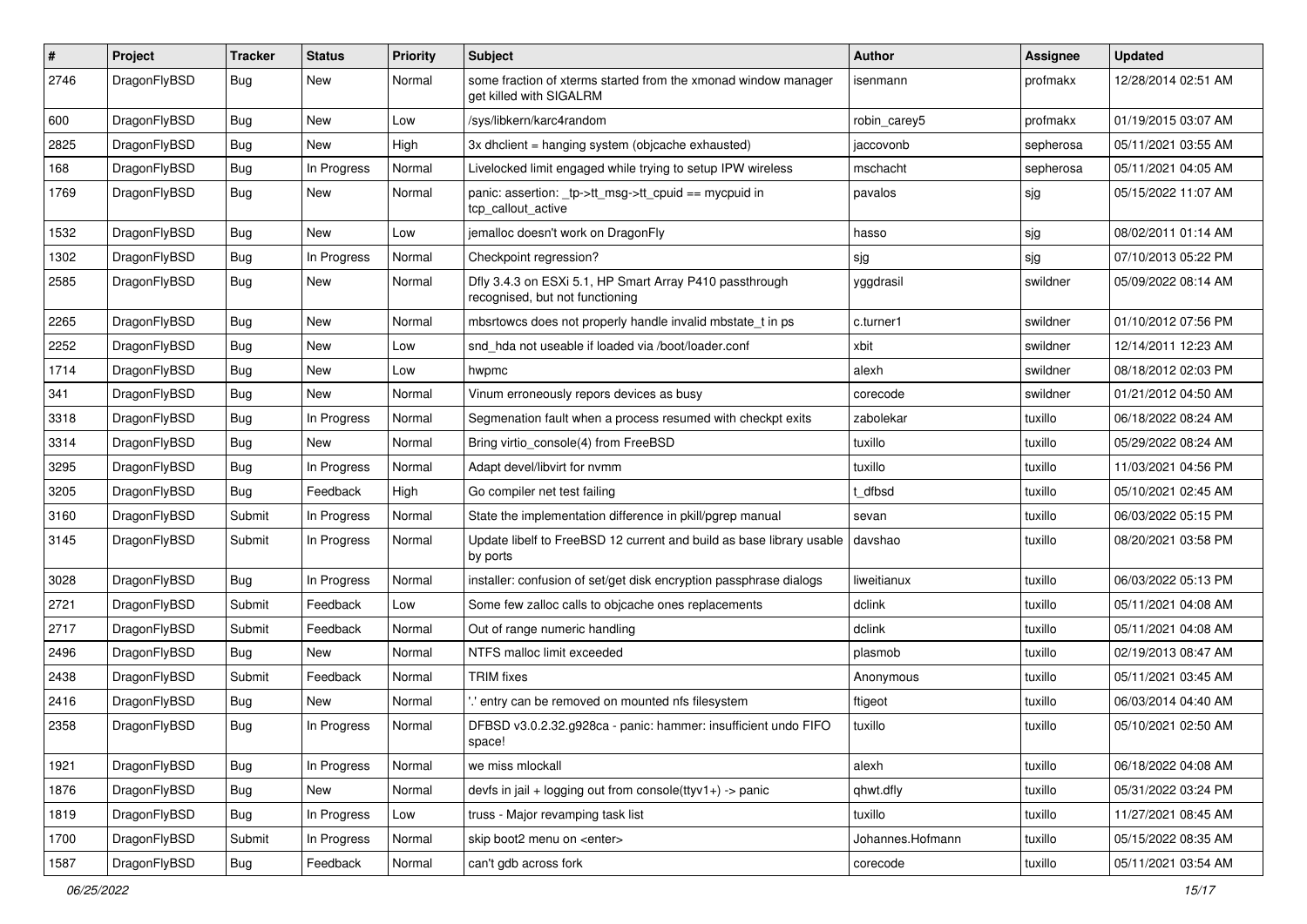| $\sharp$ | Project      | <b>Tracker</b> | <b>Status</b> | <b>Priority</b> | <b>Subject</b>                                                                               | <b>Author</b>  | <b>Assignee</b> | <b>Updated</b>      |
|----------|--------------|----------------|---------------|-----------------|----------------------------------------------------------------------------------------------|----------------|-----------------|---------------------|
| 1584     | DragonFlyBSD | Bug            | In Progress   | Normal          | can't use ssh from jail: debug1: read_passphrase: can't open<br>/dev/tty: Device busy        | corecode       | tuxillo         | 05/11/2021 03:53 AM |
| 1583     | DragonFlyBSD | Bug            | In Progress   | Normal          | panic: assertion: cursor->trans->sync_lock_refs > 0 in<br>hammer_recover_cursor              | corecode       | tuxillo         | 05/11/2021 03:53 AM |
| 1579     | DragonFlyBSD | Bug            | Feedback      | Normal          | dfly 2.4.1 does not like HP DL360G4p and Smart Array 6400 with<br>MSA <sub>20</sub>          | tomaz.borstnar | tuxillo         | 06/02/2014 02:44 PM |
| 1556     | DragonFlyBSD | Bug            | New           | Normal          | many processes stuck in "hmrrcm", system unusable                                            | corecode       | tuxillo         | 05/11/2021 03:52 AM |
| 1547     | DragonFlyBSD | Bug            | In Progress   | Normal          | disklabel64 automatic sizing                                                                 | corecode       | tuxillo         | 05/11/2021 03:52 AM |
| 1528     | DragonFlyBSD | Bug            | In Progress   | Normal          | ktrace does not show proper return values for pipe(2)                                        | corecode       | tuxillo         | 05/11/2021 03:52 AM |
| 1475     | DragonFlyBSD | <b>Bug</b>     | In Progress   | Normal          | kernel blocks with low memory and syscons setting a high res mode<br>/ scrollback            | corecode       | tuxillo         | 05/11/2021 03:52 AM |
| 1474     | DragonFlyBSD | Bug            | New           | Normal          | ithread 1 unexpectedly rescheduled                                                           | corecode       | tuxillo         | 05/11/2021 03:52 AM |
| 1469     | DragonFlyBSD | Bug            | In Progress   | Normal          | Hammer history security concern                                                              | corecode       | tuxillo         | 05/11/2021 03:52 AM |
| 1442     | DragonFlyBSD | Bug            | <b>New</b>    | Normal          | blocking SIGSEGV and triggering a segment violation produces an<br>all CPU consuming process | corecode       | tuxillo         | 05/11/2021 03:52 AM |
| 1440     | DragonFlyBSD | Bug            | New           | Normal          | ptrace/gdb doesn't work after process blocks SIGTRAP                                         | corecode       | tuxillo         | 05/11/2021 03:52 AM |
| 1428     | DragonFlyBSD | Bug            | Feedback      | Low             | POSIX.1e implementation is too old                                                           | hasso          | tuxillo         | 05/11/2021 04:00 AM |
| 1397     | DragonFlyBSD | Bug            | Feedback      | Normal          | jobs -I output inconsistency when called from script                                         | Anonymous      | tuxillo         | 05/15/2022 05:07 AM |
| 1390     | DragonFlyBSD | Bug            | In Progress   | Normal          | Use id_t type for {get,set}priority()                                                        | Anonymous      | tuxillo         | 07/05/2019 02:18 AM |
| 1293     | DragonFlyBSD | Bug            | New           | Normal          | 2.2.1-REL Installer Request                                                                  | mk             | tuxillo         | 05/11/2021 04:00 AM |
| 1287     | DragonFlyBSD | Bug            | Feedback      | Normal          | altg configuration doesn't work                                                              | corecode       | tuxillo         | 05/11/2021 03:51 AM |
| 1198     | DragonFlyBSD | Bug            | New           | High            | DDB loops panic in db_read_bytes                                                             | corecode       | tuxillo         | 05/11/2021 03:51 AM |
| 1030     | DragonFlyBSD | Bug            | In Progress   | Normal          | msdosfs umount panic                                                                         | corecode       | tuxillo         | 05/11/2021 03:51 AM |
| 998      | DragonFlyBSD | Bug            | In Progress   | Normal          | Unconfiguring a vn while it is mounted                                                       | rumcic         | tuxillo         | 05/11/2021 04:00 AM |
| 911      | DragonFlyBSD | Bug            | Feedback      | Normal          | kidload/kernel linker can exceed malloc reserve and panic system                             | corecode       | tuxillo         | 05/11/2021 03:51 AM |
| 901      | DragonFlyBSD | Bug            | Feedback      | Normal          | route show needs to get data from all cpus                                                   | corecode       | tuxillo         | 05/11/2021 03:50 AM |
| 847      | DragonFlyBSD | <b>Bug</b>     | Feedback      | Normal          | processes getting stuck on mount point                                                       | corecode       | tuxillo         | 05/11/2021 03:50 AM |
| 781      | DragonFlyBSD | Bug            | In Progress   | Normal          | fdisk uses wrong geometry on usb flash drives                                                | corecode       | tuxillo         | 05/11/2021 03:50 AM |
| 742      | DragonFlyBSD | Bug            | In Progress   | Normal          | umount problems with multiple mounts                                                         | corecode       | tuxillo         | 06/25/2022 04:02 AM |
| 731      | DragonFlyBSD | <b>Bug</b>     | New           | Normal          | system freeze on "slice too large"                                                           | corecode       | tuxillo         | 06/25/2022 04:01 AM |
| 3089     | DragonFlyBSD | <b>Bug</b>     | In Progress   | Normal          | vtnet(4) - disable TCP checksum offload by default                                           | jlane          | vadaszi         | 05/11/2021 04:14 AM |
| 2828     | DragonFlyBSD | <b>Bug</b>     | New           | High            | On AMD APUs and Bulldozer CPUs, the machdep.cpu idle hlt<br>sysctl should be 3 by default    | vadaszi        | vadaszi         | 05/11/2021 04:07 AM |
| 2391     | DragonFlyBSD | <b>Bug</b>     | In Progress   | Normal          | System lock with ahci and acpi enabled on ATI RS690 chipset with<br>SMB600 sata controller   | jorisgio       | vadaszi         | 06/03/2015 03:51 PM |